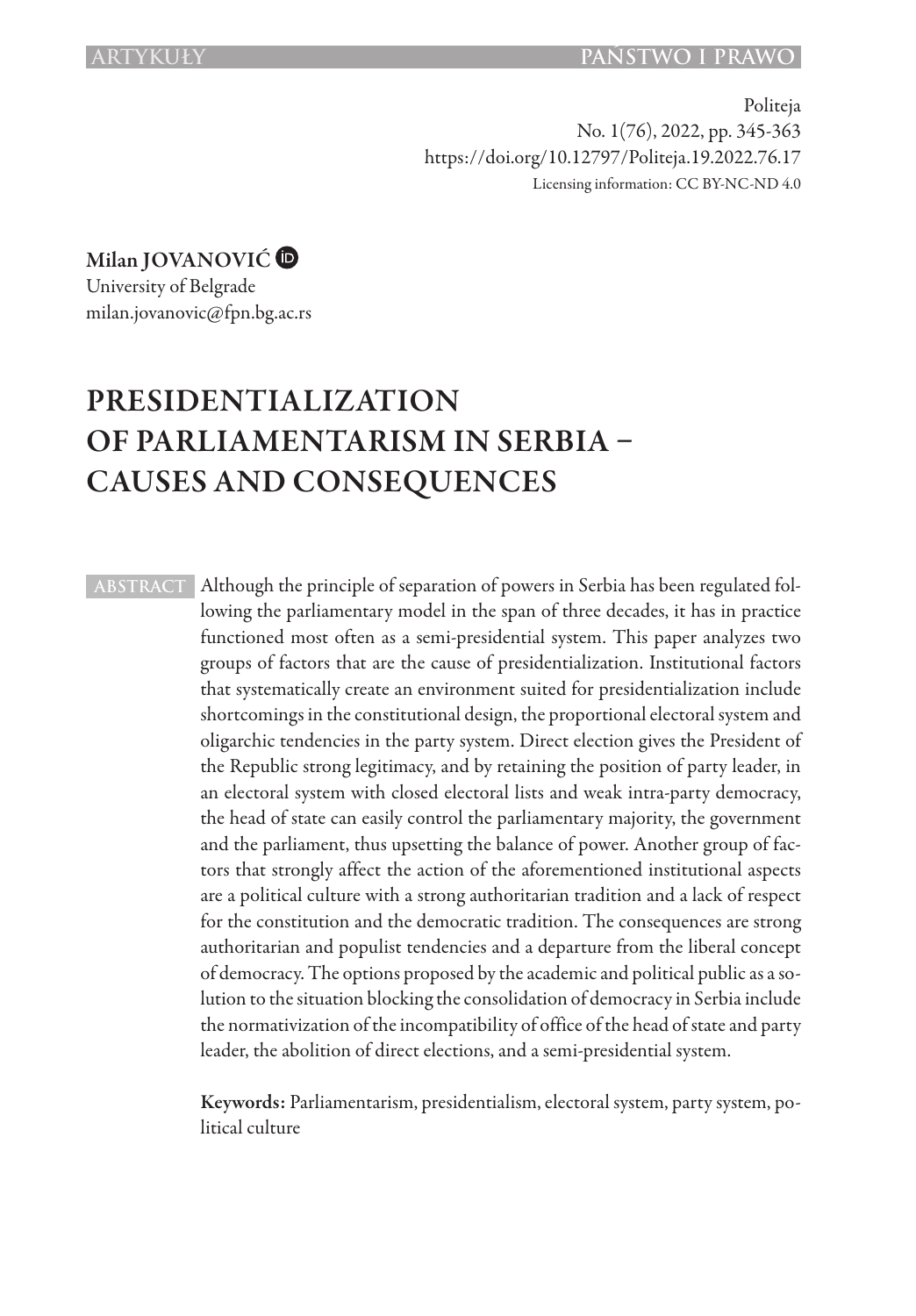## INTRODUCTION

Defining the division of powers between the executive and the legislature and choosing the electoral system type were the two "constitutional choices" facing the political public in countries transitioning from authoritarian to democratic regimes three decades ago.<sup>1</sup> The debated alternatives were the majoritarian or the proportional electoral system, the parliamentary or the presidential system of governance. Leading academics have rightly argued that these options constitute the "most important institutional difference" among modern democracies, such that the choice of institutional arrangement also means the choice of a model of democracy.<sup>2</sup> In a number of Eastern European successor states to the former Soviet Union and Yugoslavia, both the academia and the political programs of the parties advocated a semi-presidential system modeled on the French tradition.<sup>3</sup> British parliamentarism was formed in a different environment that was not typical of emerging democracies and as such was not useful for their constitutional design.<sup>4</sup> The semi-presidential model seemed like a wiser choice because parliamentarism, in the transition from decades-long authoritarian patterns of politics and the parliamentary system, would essentially be a *leap into the different and unknown*. 5

Serbia has observed such a practice. The chosen model was a separation of powers where the directly elected President of the Republic has modest constitutional powers. His role was defined as an inactive portion of the bicephalous executive that was supposed to moderate and maintain a balance between the National Assembly and the government. Legal experts in Serbia had different views on this organization of government, considering it quasi-parliamentary, mixed by construction, and essentially parliamentary.6 Foreign researchers had fewer dilemmas and classified Serbia's political

<sup>2</sup> A. Lijphart, "Democratization and Constitutional Choices in Czecho-Slovakia, Hungary and Poland 1989-91", *Journal of Theoretical Politics*, vol. 4, no. 2 (1992), pp. 207-223.

<sup>3</sup> C. Skach, *Borrowing Constitutional Designs: Constitutional Law in Weimar Germany and the French Fifth Republic*, Princeton 2005, p. 1-2. Some authors point out that this was also fueled by the crisis of parliamentarism, see G. Pasquino, "Semi-Presidentialism: A Political Model at Work", *European Journal of Political Research*, vol. 31, no. 1 (1997), p. 136. Two years ago, this model, most famously incarnated by the constitution of the French Fifth Republic, marked six decades of its existence. For further information see *Politeja*, vol. 17, no. 1(64) (2020): *Sześć dekad V Republiki Francuskiej*, especially Łukasz Jakubiak, "Elementy prezydencjalizmu w systemie ustrojowym Francji okresu V Republiki", pp. 37-59.

<sup>4</sup> D.V. Verney, "Parliamentary Government and Presidential Government", in: A. Lijphart (ed.), *Parliamentary versus Presidential Government*, Oxford 1994, pp. 31-48.

<sup>5</sup> G. Sartori, *Comparative Constitutional Engineering: An Inquiry into Structures, Incentives and Outcomes*, New York 1994, pp. 135-136.

<sup>6</sup> Prominent constitutional law experts assessed the political system of Serbia in differing views: ranging from it being "mixed by construction" and "quasi-parliamentary", P. Nikolić, "Ustav Srbije i problemi demokratizacije", *Pravni* život, vol. 41, no. 1/2 (1991), p. 91; to the view "that it is a semi-presidential system", M. Jovičić, "Parlamentarni sistem nasuprot predsedničkom i skupštinskom sistemu", *Arhiv za* 

<sup>1</sup> A. Lijphart, "Constitutional Choices for New Democracies", *Journal of Democracy*, vol. 2, no. 1 (1991), pp. 72-84.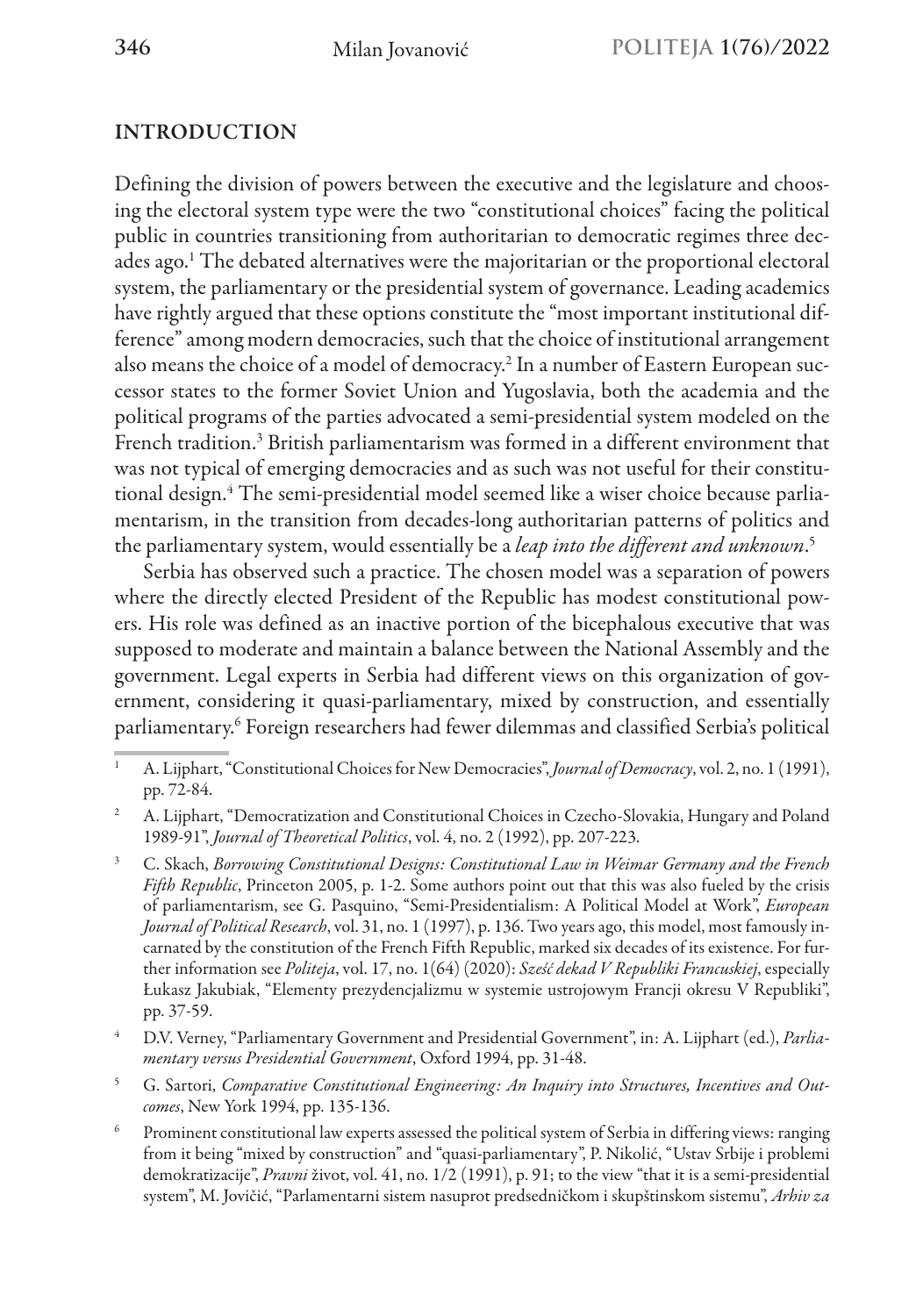system as semi-presidential.7 Political scientists have long established that the premierpresidential and presidential-parliamentary phases alternate in semi-presidential systems.8 In other words, mixed systems are "true and genuine systems" precisely because of their uniqueness, oscillating between the presidential and parliamentary phases due to the action of numerous political factors.<sup>9</sup>

Presidentialization is a rising trend in modern parliamentary democracies. The system of separation of powers, especially in situations where the holders of legislative and executive power come from the same political party and/or political coalition, is becoming ineffective. Perhaps seven decades ago, Duverger's assessment of the role of political parties seemed overly strict: *The executive and the legislature, the government and parliament, are just a façade: in reality, the party alone exercises power*. 10 Processes in contemporary democracies have not proven him wrong - on the contrary. The executive dominates the system of government, and the parties gain the upper hand by relying on that mechanism.<sup>11</sup> Researchers, meanwhile, have compiled an ever expanding list of factors influencing the process of presidentialization of parliamentarism: international influences on political decision-making, the complication the functions of the modern state, erosion of policies based on traditional divisions, changes in the structure and function of mass media, the presidentialization of political parties.<sup>12</sup>

Our analysis of this phenomenon is rooted in the concept of "path dependence"13 and the theory of institutionalism, or more precisely, the paradigm of historical institutionalism. People in the political community make decisions at critical junctures or "constitutional moments" and thus create political institutions. The creation of institutions traces the expected functioning of the political system, whose modification will

- <sup>9</sup> G. Sartori, *Comparative…*, pp. 131-135.
- <sup>10</sup> M. Duverger, *Political Parties: Their Organisation and Activity in the Modern State*, London–New York 1954, p. 394.
- <sup>11</sup> A. Sajó, R. Uitz, *The Constitution of Freedom: An Introduction to Legal Constitutionalism*, Oxford 2017, p. 158.
- <sup>12</sup> T. Poguntke, P. Webb, "The Presidentialization of Contemporary Democratic Politics: Evidence, Causes, and Consequences", in: P. Webb, T. Poguntke (eds.), *The Presidentialization of Politics: A Comparative Study of Modern Democracies*, Oxford 2005, pp. 347-352.
- <sup>13</sup> T. Ginsburg, R.A. Kagan, "Institutionalist Approaches to Courts as Political Actors", in: T. Ginsburg, R.A. Kagan (eds.), *Institutions & Public Law: Comparative Approaches*, New York 2005, p. 2; P. Pierson, "Increasing Returns, Path Dependence, and the Study of Politics", *The American Political Science Riview*, vol. 94, no. 2 (2000), pp. 251-267; C. Parsons, *How to Map Arguments in Political Science*, New York 2007, pp. 85-91.

*pravne i društvene nauke*, vol. 48, no. 1 (1992), p. 34; and the opinion "that it has external features of a mixed system, but due to the weak powers of the head of state vis-à-vis the government, it leans more towards a parliamentary than a mixed system", R. Marković, *Ustavno pravo i političke institucije*, Beograd 2008, p. 208.

<sup>7</sup> R. Elgie, *Semi-Presidentialism: Sub-Types and Democratic Performance*, Oxford 2011, p. 24.

<sup>8</sup> M.S. Shugart, J.M. Carey, *Presidents and Assemblies: Constitutional Design and Electoral Dynamics*, Cambridge 1992, pp. 23-27. See also: M.S. Shugart, "Semi-presidential Systems: Dual Executive and Mixed Authority Patterns", *French Politics*, vol. 3, no. 3 (2005), p. 334.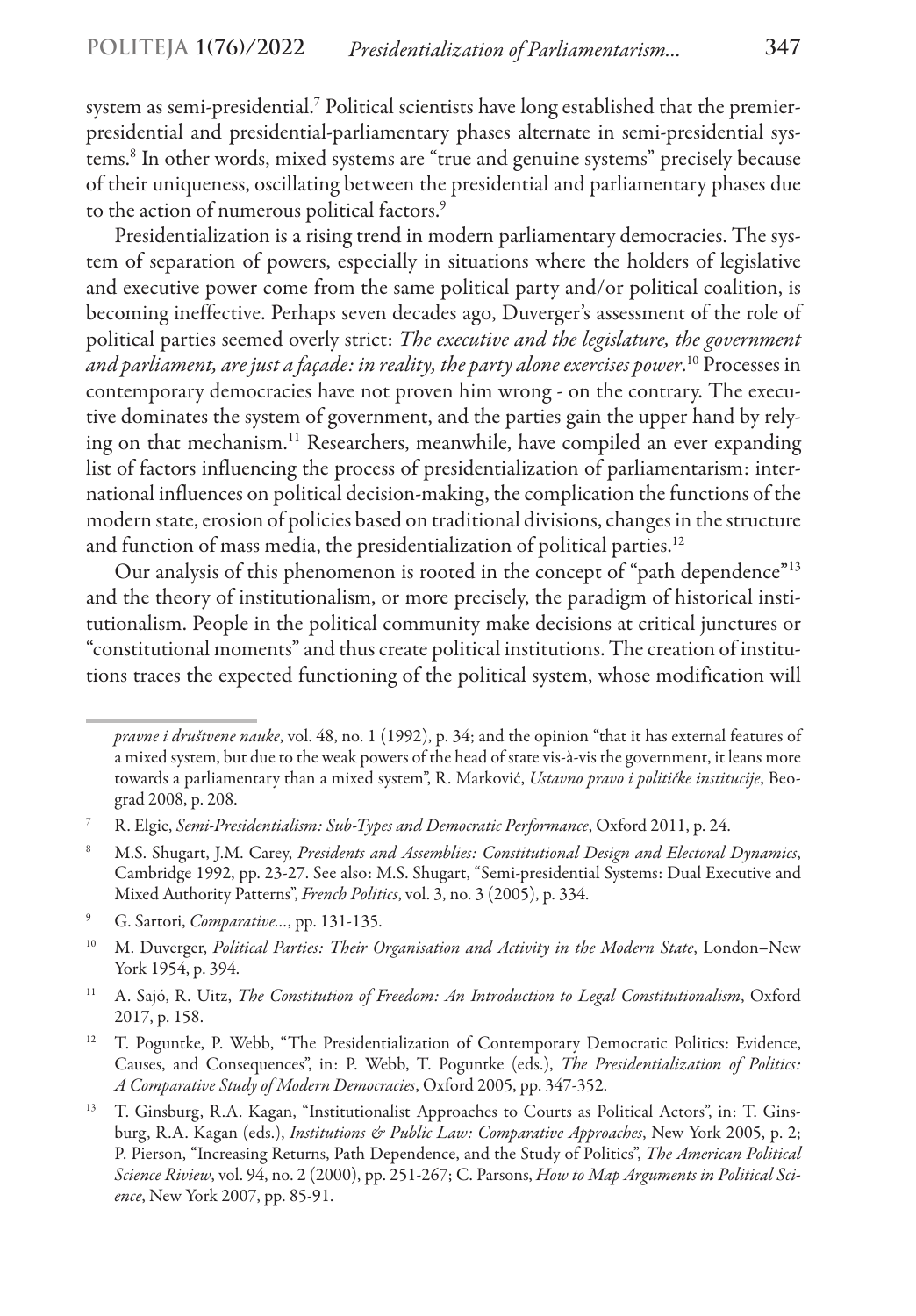be exceedingly difficult for the actors, because of the simultaneous creation of expectations and commitments that encourage actors to follow in that direction. Over time, the cost of leaving the path of addiction increases. We talk about the planned influence of an institution, but in reality, actors are not influenced by the institution itself, but by the constellation of interests and strategic positions – the institution is only a mere reflection of this complex context.

By constitutional design, the political system of Serbia was supposed to function according to the parliamentary pattern. The actors were supposed to follow that path of constitutional design. Thirty years of practice demonstrated that the Serbian political system did not function according to constitutional provisions. The head of state has never managed to play the role of an independent moderator. The presidential-parliamentary phases were much longer than the premier-presidential intervals. What are the causes of the presidentialization of parliamentarism in Serbia? Is presidentialization a consequence of constitutional engineering? Did political culture factors encourage the actors to leave the path of institutional functioning traced by the constitution? What are the consequences of these institutional frameworks and political processes on democracy? These are the questions that this paper attempts to answer.

### PHASES OF PARLIAMENTARISM AND PRESIDENTIALISM

According to the 1990 Constitution of the Republic of Serbia, the division of powers is based on a parliamentary pattern: the government is elected and controlled by the National Assembly, and the President of the Republic has no authority in electing and replacing the government and parliament, but is elected directly by citizens.<sup>14</sup> The projected goals of the designer were explained by two basic arguments. Firstly, the head of state was supposed to act as arbiter and ensure a balance between parliament and government, in an environment where the government, as the effective part of the executive, constantly strives to exercise its influence by dominating parliament. Secondly, it was crucial for a distinctly divided society such as Serbia (with open national and state issues) to *choose its national symbol, a symbol that stands above politics*. 15 The head of state, whose legitimacy is directly obtained from citizens, should be this symbol and an institution that ensures stability, in times of establishing a representative democracy, political pluralism and a party system.<sup>16</sup> The model of separation of powers that rationalizes parliamentarism in favor of the executive was imposed by the transformed communist elites, without the participation of the opposition. The result was essentially the first, deep split on the political scene. It is still present today and it still generates

<sup>14</sup> D. Simović, *Polupredsednički sistem*, Beograd 2008, p. 28.

<sup>15</sup> C. Skach, "The 'Newest' Separation of Powers: Semipresidentialism", *International Journal of Constitutional Law*, vol. 5, no. 1 (2007), p. 98.

<sup>16</sup> D. Simović, "Uzroci prezidencijalizovanja parlamentarizma i dometi ustavnog inženjeringa u Republici Srbiji", in: E. Šarčević, D. Simović (eds.), *Parlamentarizam u Srbiji*, Sarajevo 2018, p. 54.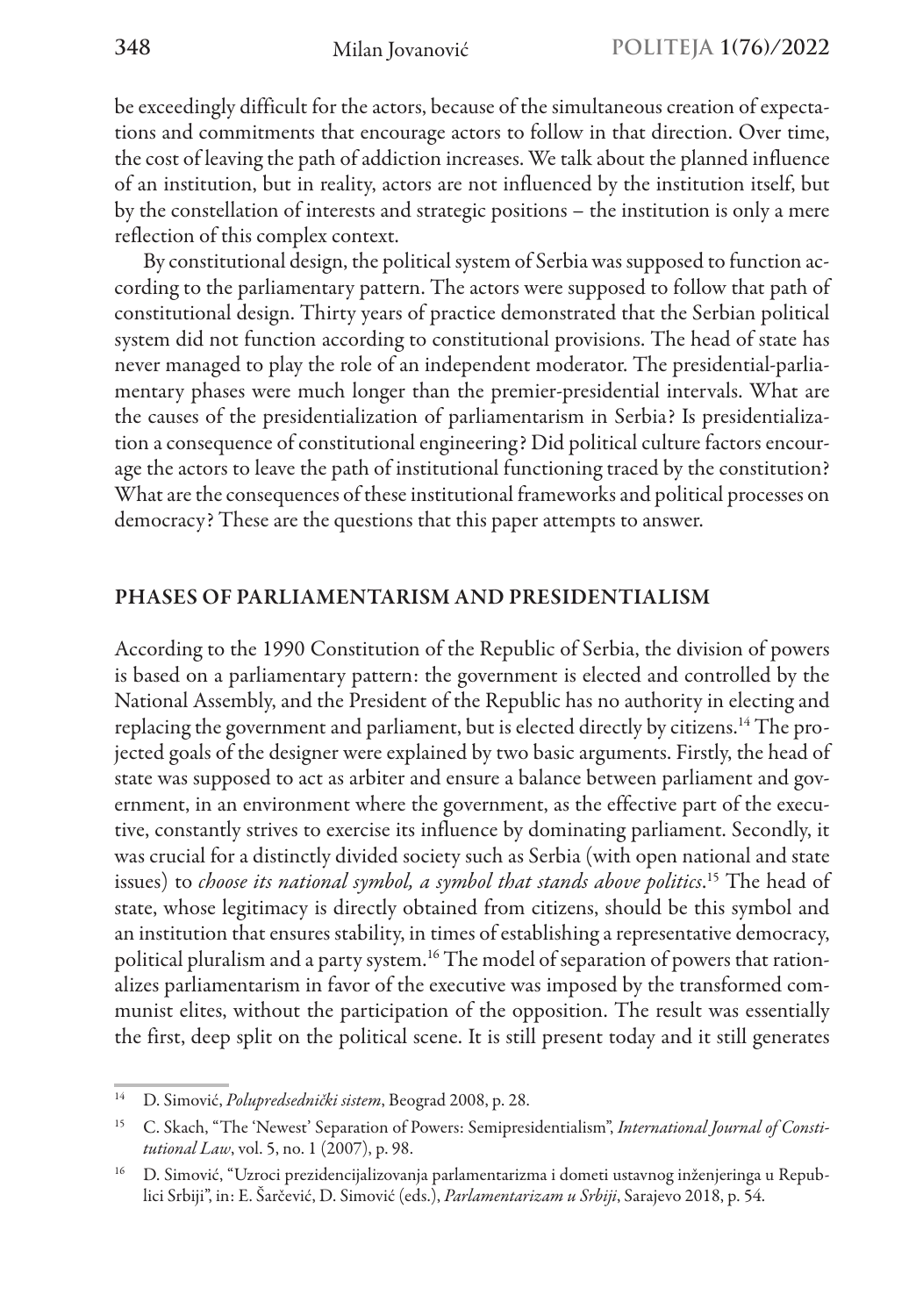problems in consolidating democracy and encourages authoritarianism. Following the change of ruling political elites in 2000, the critics could finally change this political system model. However, the new 2006 Constitution of the Republic of Serbia retained essentially identical provisions in the operationalization of the principles of separation of powers, and the relationship between the legislature and the executive<sup>17</sup>.

After three decades of the existing constitutional model, 11 legislatures and five different presidents, the periodic delimitation of the parliamentary and presidential phases in the political system of Serbia are clearly visible.

The first phase (1990-2000) represents the first decade of transition. The renewal of Serbian parliamentarism is marked by the domination of the President of the Republic, not only in relation to the government, the second branch of the executive, but also to the National Assembly, the legislative branch. From 1990 to 1997, Slobodan Milošević, with two victories in presidential elections, in effect led state policy while the government and parliament were reduced to *institutional support for such a distribution of political power*. 18 At the end of his second mandate as President of the Republic of Serbia, Milošević became President of the Federal Republic of Yugoslavia. The new President of the Republic of Serbia, an official of the ruling Socialist Party of Serbia, did not have real power to extend the presidential phase, thus the system formally functioned in accordance with the constitution. Real power had moved to the federal level together with the chairperson of the ruling Socialist Party of Serbia, Milošević.

The second phase, (2000-2003) began with the election victory of the Democratic Opposition of Serbia in the federal parliamentary and presidential elections of December 23 2000, which brought an end the ten-year rule of Milošević's Socialists. Formally, it was a period of cohabitation. The head of state at the time, Milan Milutinović, still an SPS functionary, had no political power; his function was reduced to its formal constitutional frameworks, often even degraded. This did not mean the dominance of the parliamentary phase – it was quite the opposite. It was replaced by a phase of 'premierization': the charismatic opposition leader Zoran Đinđić became Prime Minister, but his position was not nearly as dominant as the one held by the president in the previous period. His power did not stem from the strength of the Democratic Party that he led, but from the unstable parliamentary majority of 18 parties diverse in terms of ideology, platform and politics. This broad coalition functioned as a brake against a stronger presidentialization by the prime minister. This phase ended tragically, with the assassination of the prime minister. The environment which saw the most powerful state functionary killed, the mandate of the head of state expire with the Chairman of the National Assembly becoming President without full legitimacy, and the introduction of a constitutionally and legitimately challenged state of emergency, hindered Serbia's consolidation of democracy.

The third phase (2004-2008) was also a period of cohabitation between the coalition government of Prime Minister Vojislav Koštunica, leader of the Democratic Party

<sup>17</sup> E. Bujwid-Kurek, *Serbia w nowej przestrzeni ustrojowej: Dzieje, ustrój, konstytucja*, Kraków 2012, p. 97.

<sup>18</sup> D. Simović, "Uzroci…", p. 56.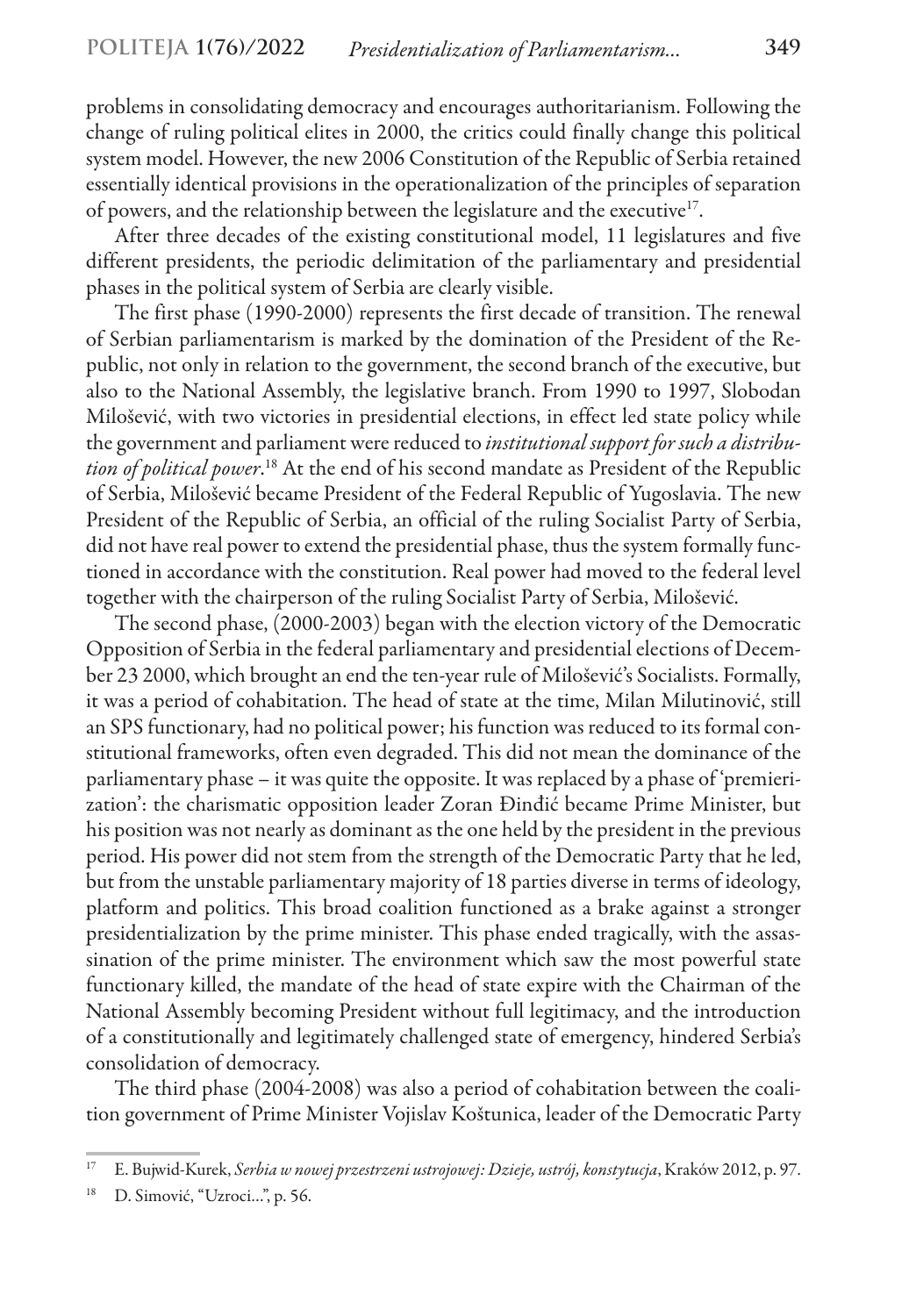of Serbia, and President of the Republic Boris Tadić, leader of the Democratic Party. Although a continuation of presidentialization by the Prime Minister could have been expected, it did not occur. The reason was that it was a minority government. The weakness of both cohabitation partners and the mutual struggle for dominance in the political arena kept the relationship between the legislative and executive branches in balance, and the political system functioned within the constitutional framework.

The fourth phase, (2008-2012) again pushes the pendulum into the field of presidentialization. Although the second government of Prime Minister Koštunica was in a coalition with the party of the head of state, due to different visions of the European integration process, the coalition was dissolved and early parliamentary elections held. The Democratic Party, headed by the head of state Tadić, formed a government with the support of the Socialist Party of Serbia, a weak coalition partner fighting for survival on the political scene, thus meeting the conditions for the end of the short parliamentary phase. Presidentialization in a democratic environment takes place in the same way as in the first phase. As the president of the Democratic Party that leads the government and the head of state, Tadić dominated the parliament and the government and essentially led domestic and foreign policy.

The fifth phase, (2012-2014) was a new short-lived break from presidentialization in extremely specific political circumstances. After the parliamentary and presidential elections, there was a reversal. Tomislav Nikolić, the leader of the newly founded Serbian Progressive Party, beat Tadić in the second round of elections. The Democratic Party of the defeated incumbent and the Serbian Progressive Party (SNS) of the newly elected president had a coalition potential to form a government. The Socialist Party of Serbia, third by number of votes in the parliamentary elections, broke the coalition with the Democrats. Using its extorting potential, the SPS took the post of prime minister, and the Progressives capitalized on their position in the conflict with the Serbian Radical Party they broke off from, with a triumphant entry into power. For the first and only time in three decades of restored parliamentarism, the elected head of state Nikolić resigns from the position of Chairman of the Serbian Progressive Party and an atmosphere of peaceful cohabitation and political system functioning within the constitutional framework ensues.

The sixth phase, 2014-2017, began with a dizzying rise in support for the Serbian Progressive Party and its new leader – Aleksandar Vučić, at the time Deputy Prime Minister, who took over the vacant position of SNS Chairman. After less than two years, the Prime Minister and leader of the SPS, Ivica Dačić, aware that other potential coalition partners reduced his negotiation potential, offered Vučić a switch in government positions. However, the Serbian Progressive Party and its leader, wishing to utilize the growing influence among voters to strengthen the party, insisted on early elections. The electoral triumph awarded the SNS an absolute parliamentary majority and the prime minister's position to their Chairman, Vučić. A new cycle of premierization began. For the first time in three decades, the leader of a party led a parliamentary majority of 4/5 of deputies and predominantly led domestic and foreign policy as prime minister. The head of state remained within the scope of constitutional powers. Deprived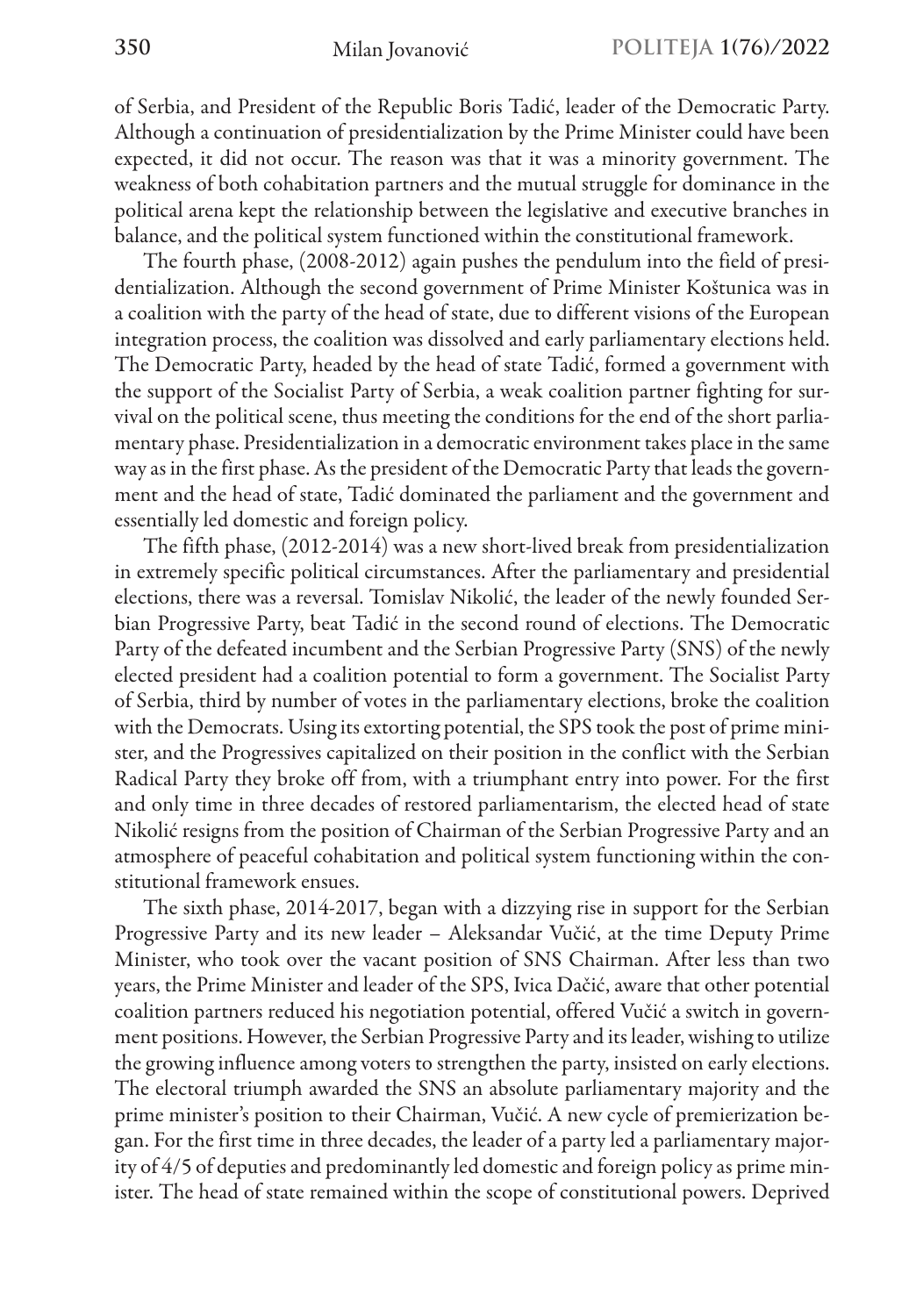of the office of party leader, his political power did not have the institutional and political leverage to surpass his constitutional powers.

The last and currently ongoing phase began in 2017. Vučić, Chairman of the SNS and Prime Minister, forced his political patron and President of Serbia, Nikolić, to withdraw his candidacy for a second presidential term. The party refused its support to its founder, who led them in electoral victory, and nominated its leader Vučić for the presidency of Serbia. With his victory, the pendulum oscillated deep into the field of presidentialism. The dominant power of the head of state and the marginalization of the parliament and the government is manifested much more explicitly than in the previous presidential phases.

It is interesting that during all different phases there were no significant conflicts between the Prime Minister and the President, which is a practice that has been empirically verified in similar systems, especially in the countries of Central and Eastern Europe.19 There were no open conflicts within the executive branch or between the president and the parliament, either over the interpretation of constitutional competencies or over the appointment and conduct of politics. In the presidentialist phases, presidents effectively controlled both the government and parliament. The exception is the mentioned second term of the government of V. Koštunica. This sole significant conflict was resolved by overthrowing the government and provoking early elections, after which the system re-entered the presidential phase.

### CAUSES AND CONSEQUENCES OF PRESIDENTIALISM

The constitutional-institutional design and external factors are two segments in which the factors of presidentialization are situated. The latest wave of comparative research is increasingly focusing on the impact of external factors.<sup>20</sup> We will analyze the effect of constitutional design, electoral and party system, on the one hand, and the authoritarian legacy, weak constitutional culture and the absence of democratic traditions, on the other hand, as the main factors determining presidentialization in the Serbian political system.

The Constitution established the principle of separation of powers according to the parliamentary pattern. The National Assembly has constitutional and legislative power; it elects and controls the government. The executive branch is bicephalous. The government is an active and effective part of the executive, and the President of the Republic represents state unity and continuity. In accordance with such an office, he is endowed with appropriate constitutional powers. Firstly, the President of the Republic proposes a mandatee for constituting a government after an audience with the representatives of all electoral lists that have won parliamentary seats. Secondly, he

<sup>19</sup> T. Sedelius, O. Mashtaler, "Two Decades of Semi-presidentialism: Issues of Intra-Executive Conflict in Central and Eastern Europe 1991-2011", *East European Politics*, vol. 29, no. 2 (2013), pp. 109-134.

<sup>20</sup> R. Elgie, "Three Waves of Semi-presidental Studies", *Democratization*, vol. 23, no. 1 (2016), p. 49 ff.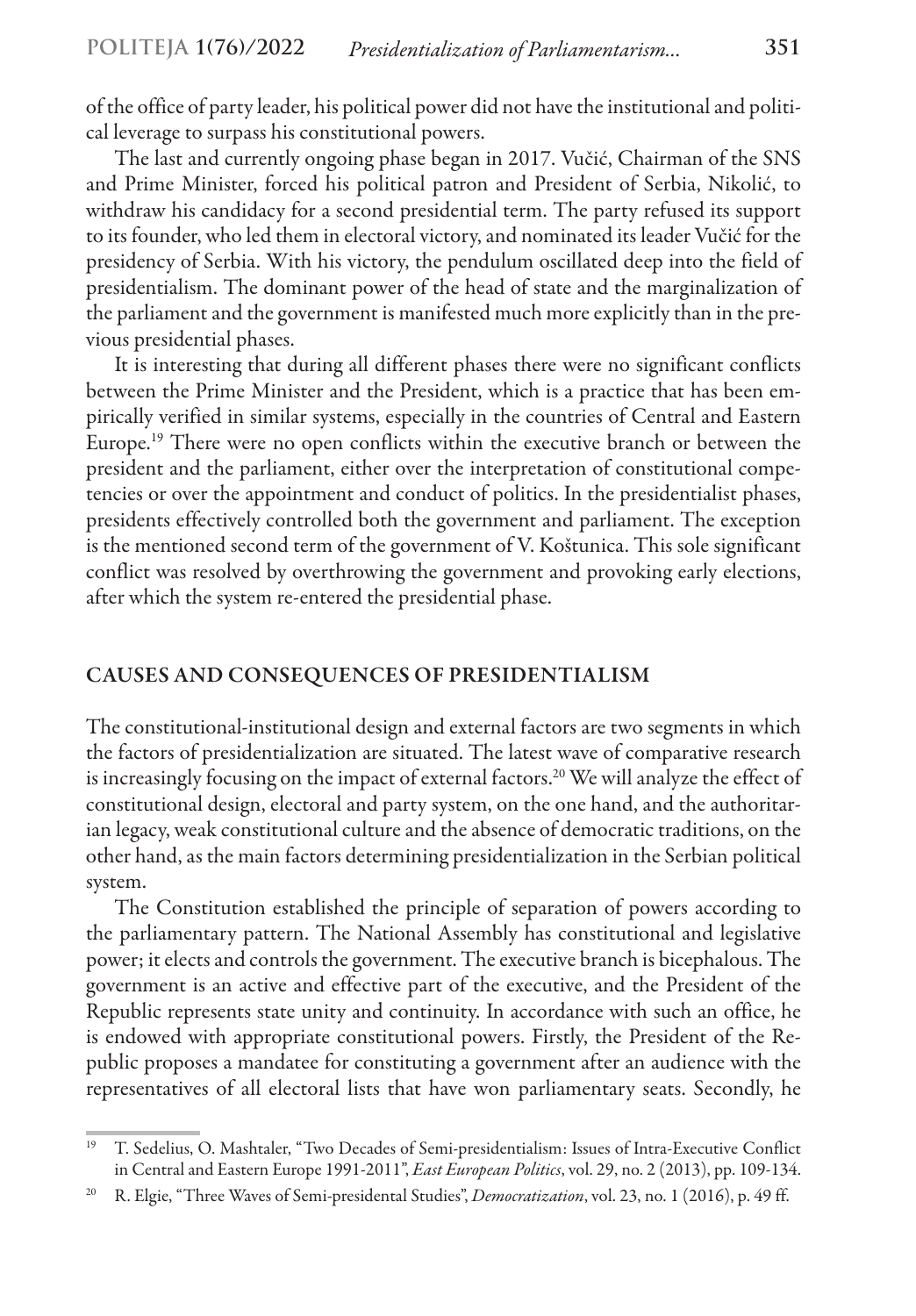has a suspensive veto on the promulgation of laws adopted by the National Assembly. Thirdly, following a justified proposal by the government, he may dissolve the National Assembly.21 The President of the Republic is not independent in exercising these powers, because these decisions are based on proposals or confirmation of decisions by other bodies. So, normatively speaking, this is a neutral constitutional design in separation of powers. However, the President of the Republic is directly elected by citizens. The institution of the head of state thus gains legitimacy equal to parliament and significantly stronger than the government. The strongest political legitimacy in the system of government has extremely modest constitutional powers. Directly elected heads of state are not appointed in such a way as to merely open "flower fairs", as Duverger says.<sup>22</sup> They strive to turn their strong legitimacy into political power, which becomes a source of inexhaustible frustration for this individual institution.23 Comparative experiences show that direct election and a fixed mandate encourage presidents of the republic to position themselves above other institutions and lead politics independently. This is manifested by frequent recourse to non-institutional means in conducting and controlling state policy. Retaining the position of party leader is another mechanism of constitutional design that creates the institutional environment for the presidentialization of the National Assembly. Both constitutions of the Republic of Serbia explicitly stipulate that the office of the President of the Republic is incompatible with any other public office. Most constitutional law experts consider the office of head of a political party to be a public office.<sup>24</sup> Political parties are sui generis associations unto which the constitution conveys the exercise of public authority: shaping the political will of citizens, proposing candidates for representative bodies, participating in the use of public goods in financing party work and participation in elections, proposing members of electoral bodies, the President of the Republic consults political parties when proposing a mandatee etc. Therefore, the office of head of party contains explicit elements of public law, thus making it incompatible per the constitution for the head of state to hold that office. Accumulating these functions brings into doubt the roles of arbitrator and moderator, for reasons of lack of political independence.<sup>25</sup> The Constitution provides a special procedure for the National Assembly to remove the President of the Republic with a two-thirds majority and a decision by the Constitutional Court. Parliament has never initiated the process of dismissing the head of state for violating the Constitution,

<sup>21</sup> "Constitution of the Republic of Serbia", *Official Gazette of the RS*, no. 98/2006, Article 109, 112 and 113, at http://www.ustavni.sud.rs/page/view/en-GB/235-100028/constitution#d5.

<sup>&</sup>lt;sup>22</sup> M. Duverger, *Echec au roi*, Paris 1978, p. 21, as cited in D. Simović, "Uzroci...", p. 76.

<sup>23</sup> O. Protsyk, "Politics of Intraexecutive Conflict in Semipresidential Regimes in Eastern Europe", *East European Politics and Societies*, vol. 19, no. 2 (2005), pp. 135-160.

<sup>24</sup> D. Stojanović, *Ustav i političko zakonodavstvo Republike Srbije*, Niš 1991, p. 92; O. Vučić, "Pet godina posle: primena Ustava, poštovanje Ustava", in: M. Petrović (ed.), *Ustav Republike Srbije: pet godina posle: (2006‒2011)*, Niš 2011, pp. 35-46; D. Simović, V. Petrov, *Ustavno pravo*, Beograd 2014, pp. 160-164.

<sup>&</sup>lt;sup>25</sup> I. Pejić, "Podela vlasti u ustavnom sistemu Srbije: mogućnost ravnoteže", in: E. Šarčević, D. Simović (eds.), *Parlamentarizam u Srbiji*, Sarajevo 2018, p. 49.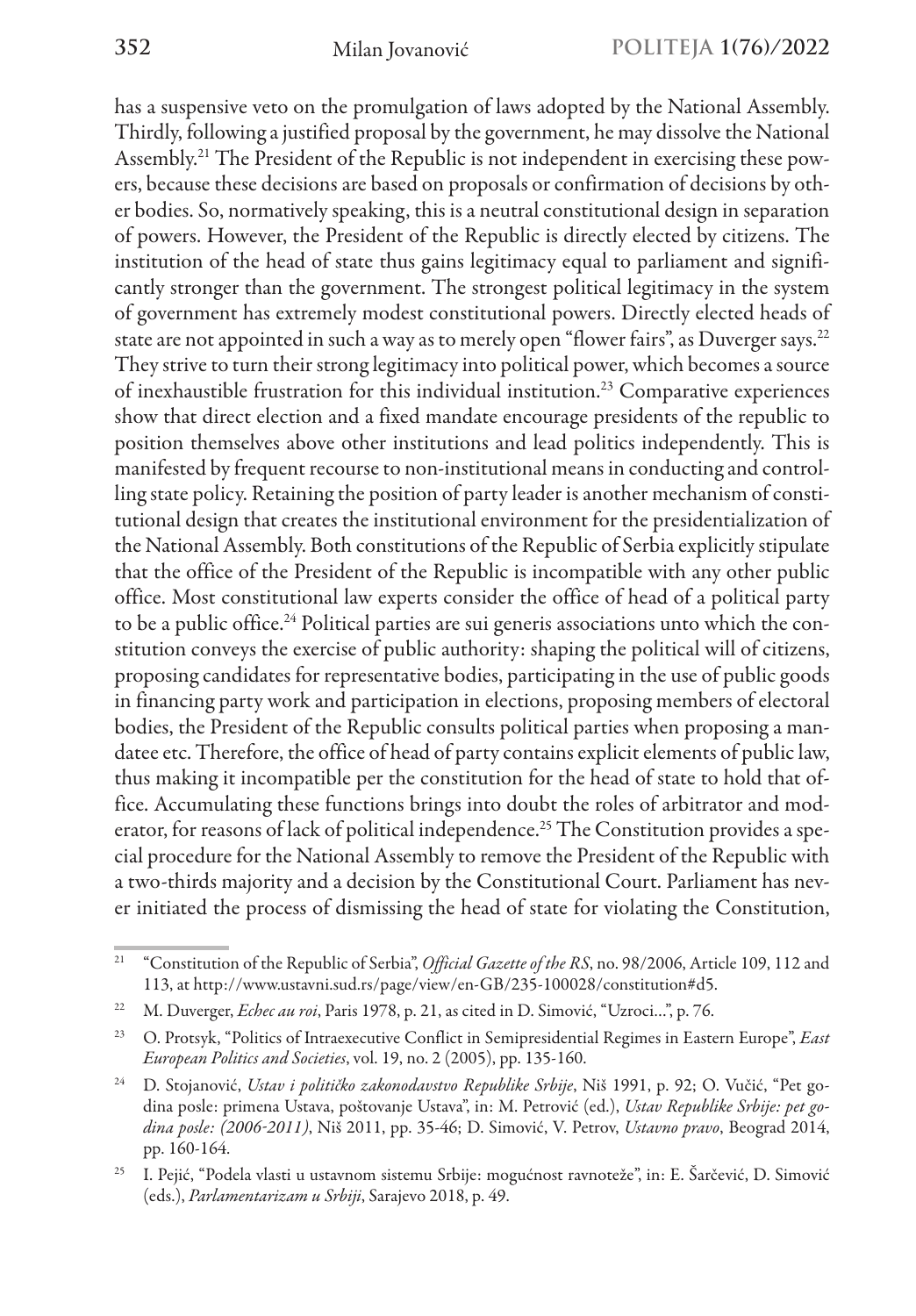nor has the Constitutional Court assessed this political practice. Although political practice has shown that such a constitutional design leads to presidentialization and the constant deformation of parliamentarism, the experience did not prove inspiring enough to produce a solution to this problem with the new 2006 Constitution. Moreover, in comparison to the 1990 Constitution, apart from the head of state being deprived of authority in the field of state of emergency, all other competencies remained the same, including their direct election. Thus, at the beginning of the transition, the constitutional design traced, and later the constitutional revisions strengthened, the environment for permanent degradation of the parliamentary model and encouragement of presidentialization.<sup>26</sup> Serbia has in such a way become one of the comparative examples that confirm that direct election and a fixed mandate encourage the head of state to place themselves above other institutions and lead state policy independently.<sup>27</sup>

The electoral system for members of parliament is another important institutional element that supports presidentialist tendencies. Serbia only applied the majoritarian electoral system at the beginning of the transition, in the first multi-party elections of 1990. It was quickly replaced in the first snap elections in 1992 by a proportional electoral model with several constituencies, closed electoral lists, a 5% statutory electoral threshold and the D'Hodnt method for allocating seats, only to be reformed in 2000 by a single nationwide constituency.28 Comparative experiences show that closed lists affect party leaderships to ensure stronger and more loyal MPs.29 Proportional election formulas can be a strong barrier to presidentialization. Proportional electoral systems usually result in coalition governments. A larger number of actors in the formation of the parliamentary majority and the government points to building compromises, consensus, agreements, it strengthens the possibility of control and brings balance in the distribution of power in making and conducting policy. It is harder for a president to "presidentialize" the parliament in such an environment. However, the characteristics of Serbia's electoral system demonstrate that presidents successfully circumvent these obstacles in several ways. First, they are not just "gatekeepers" of the parliament for party contenders to parliamentary positions, because they control the procedures and possess the greatest statutory power in nominating candidates. They are the leaders of electoral lists. Their name personifies a political party. According to electoral rules, the ballot paper displays the choice of electoral lists of parties or coalitions with only the name of the party leader and the first candidate on the electoral list. Citizens are not able to vote for candidates. They vote for the party and its leader, and the party elites

<sup>26</sup> D. Simović, "Prezidencijalizacija srpskog parlamentarizma (2006-2016)", *Srpska politička misao*, Special Edition 2017, pp. 111-126.

<sup>27</sup> R. Elgie, "The Perils of Semi-Presidentialism: Are They Exaggerated?", *Democratization*, vol. 15, no. 1 (2008), pp. 49-52.

<sup>28</sup> M. Jovanović, "The Designing of Serbia's Electoral System", *Serbian Political Thought*, vol. 3, no. 1 (2011), pp. 63-86. See also: M. Jovanović, "Izborni sistem Srbije – dve decenije posle", in: S. Orlović (ed.), *Partije i izbri u Srbiji: 20 godina*, Beograd 2011, p. 233.

<sup>29</sup> S.M. Saiegh, "Executive-legislative Relations", in: J. Gandhi, R. Ruiz-Rufino (eds.), *Routledge Handbook of Comparative Political Institutions*, New York 2015, pp. 162-180.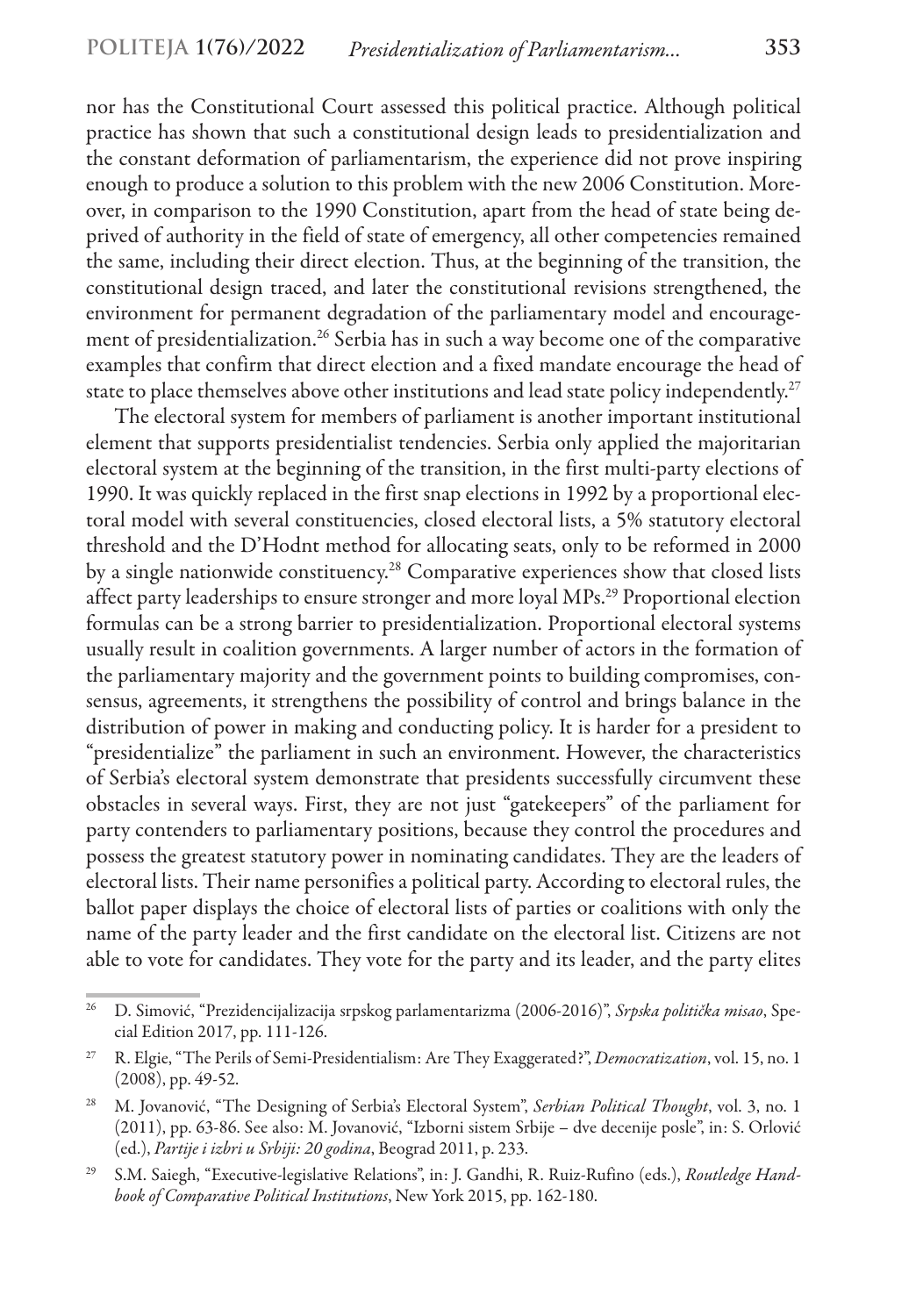are the ones making the real choice. Such an electoral system strengthens the power of the party leader and depersonalizes the deputies. They depend on the will of the party leadership, most often the head of the political party. Comparative experience shows that the leaders themselves and/or a circle of close associates *effectively choose the majority, if not all, of the candidates for the legislature*. 30 Electoral campaigns best expose such a situation. As a rule, they are not centered on programs but leaders. Candidates for deputies are extras. Such a status puts them in a position of subordination and unconditional discipline in relation to the party and its leader.<sup>31</sup>

The party system is a kind of presidentialization *perpetuum mobile* in the political system of Serbia. Three decades after the beginning of re-democratization, the party system is still fragmented and unstructured. Such a state of the party system is due to the proportional electoral model, the depth of social, ideological, ethnic divides, and a low level of intra-party democracy. Contrary to a participatory model of intra-party life – direct elections for party office and public function candidate election, party referendums, deliberation etc. – we have an undemocratic model of party governance. The parties favor patterns of identification that turn the leader from a party "servant" into a "party Caesar."32 Party membership is not only unmotivated, but it is systematically prevented from participating in party decisions. Vertical and horizontal relations between diverse levels of the party structure are built on the principles of hierarchy and centralization. In such an environment, power is readily concentrated in the hands of the party leader, especially in parties with MPs. Power is very efficiently dosed and controlled by leaders who distribute it to a very narrow circle of individuals in their entourage and/or latent groups that are often formed on generational, interest and geographic bases.33 These forces form oligarchic tendencies in the party system of Serbia. Alongside political management, internal communications, relations with the entourage, setting internal rules, economic management competencies, selection and nomination of candidates for parliamentary positions, just one of the indicators of power in zones of uncertainty. However, it is of particular importance in charismatic, leadership and clientelistic parties.34 The leader of the party, who is President of the Republic at the same time, becomes the dominant figure in politics. They personify the party and state. If their party can form a government, they are a key negotiator and signatory of coalition arrangements. As party leader, they are the shadow head of the parliamentary

<sup>&</sup>lt;sup>30</sup> M.P. Jones, "Presidential and Legislative Elections", in: E.S. Herron, R.J. Pekkanen, M.S. Shugart (eds.), *The Oxford Handbook of Electoral Systems*, Oxford 2018, p. 2.

<sup>31</sup> M. Jovanović, "Izborni i partijski sistem u funkciji prezidencijalizacije parlamentarizma u Srbiji", in: E. Šarčević, D. Simović (eds.), *Paralamentarizam u Srbiji*, Sarajevo 2018, pp. 106-108.

<sup>32</sup> Z. Stojiljković, "Struktura, modeli i praksa unutarstranačkih odnosa", in: Z. Lutovac (ed.), *Političke stranke u Srbiji: struktura i funkcionisanje*, Beograd 2005, p. 19. See further: S. Orlović, "Partijski sistem Srbije", in: S. Orlović (ed.), *Partije i izbori…*, pp. 12-68.

<sup>33</sup> Z. Stojiljković, V. Mihailović, D. Spasojević, "Unutarstranačka demokratija u Srbiji", in: Z. Stojljković, D. Spasojević, J. Lončar (eds.), *Kako internu unutarstranačku demokratiju učiniti mogućom: institucionalni faktori i interna demokratija unutarstranačkih odnosa*, Beograd 2015, pp. 71-72.

<sup>34</sup> А. Panebianco, *Political Parties: Organization and Power*, Cambridge 1988, p. 36.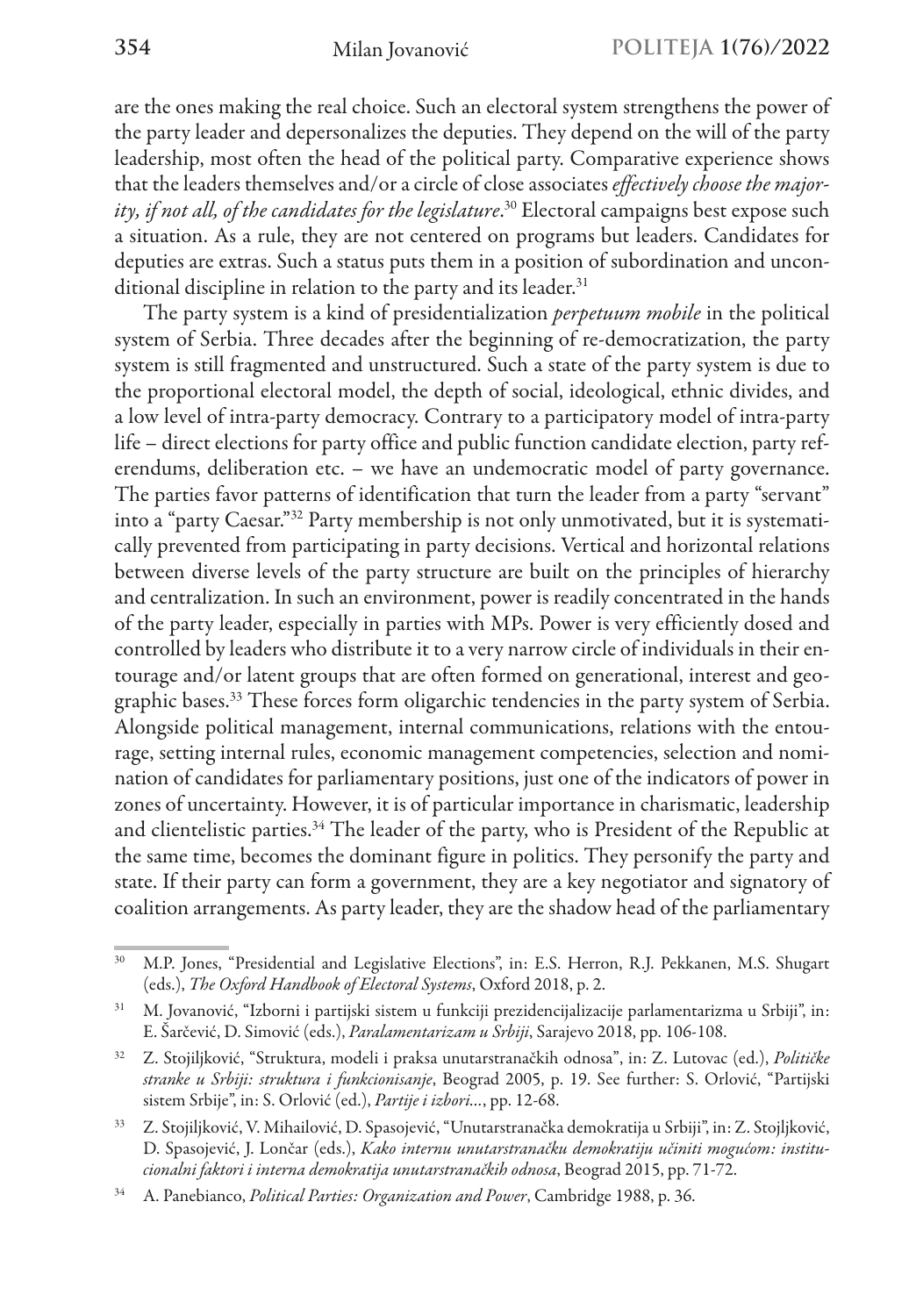group. As head of state, they give a mandate for the composition of the government to their selected party colleague. Thus, constitutional and institutional design accord the President of the Republic the status of the most powerful political institution. An omnipotent head of state controlling the party, parliament, government and coalition partners, with a more stable mandate than other institutions, in fact translates into absolute power without real control and responsibility. Such a constellation of political institutions in a system of separation of powers is an ideal incubator of authoritarianism and populism.

The institutional setting is the accelerator of the presidentialization of the political system of Serbia. It is complemented by an authoritarian legacy, a weak constitutional culture and the absence of democratic traditions, three important historical verticals in the Serbian political pattern that play a role of additional fuel in this process.

The complex and ambivalent cult of personality, present from the times of the Principality and Kingdom of Serbia and all different incarnations of Yugoslavia have enshrined personalization as an axiom of politics. This ranges from rare bright examples of devoted leaders to more frequent cases of modern populist rulers who *are not just a shadow in the mirror of Serbian hubris and self-delusion, but the fruit of a long malignant process that* […] *gave a commanding lead to greedy and selfish political usurpers and megalomaniacs*. 35 Modernization and reform often boiled down to a change of leader, usually unconstitutional and often violent. An integral part of that pattern are idolatry, suppression of critical thinking and turning political rivals into enemies with intensity varying from intolerance, political ruin to physical destruction.<sup>36</sup> Authoritarian leaders, dominant in the political matrix of government, are deeply imprinted in the political code of individuals, society and political institutions. The strong gravitational action of authoritarianism is the core of the resistance to change towards participatory and deliberative political culture inherent to the liberal concept of democracy. In two thirds of the period covered by this analysis, competitive authoritarianism is at work: competitive but non-free and/or unfair elections, media freedom violations and a "non-level playing field" where ruling and opposition parties compete.<sup>37</sup> A number of such processes that shape authoritarian patterns and present a great challenge to democratic consolidation are similar to those already identified by researchers in a number of neighboring Balkan countries.38

Authoritarianism is the antithesis of constitutional democracy whose axiom is the limitation of state power. It enforces voluntarism and puts law at the service of politics. Frequent changes of the constitution – eleven different constitutions between 1804 and 2006 from *almost all types of constitutions known to theory*, show an enviable tradition of

<sup>35</sup> M. Matić, *O srpskom političkom obrascu*, Beograd 2000, p. 71.

<sup>36</sup> K. Čavoški, *O neprijatelju*, Beograd 1989, p. 224.

<sup>37</sup> N. Vladisavljević, "Izbori, demokratija i takmičarski autoritarizam i takmičarski autoritarizam u Srbiji 1990-2000", in: M. Jovanović, D. Vučićević (eds.), *Kako, koga i zašto smo birali – Izbori u Srbiji 1990- 2020*, Beograd 2020, p. 991.

<sup>38</sup> F. Bieber, *The Rise of Authoritarianism in the Wester Balkans*, Cham 2019, pp. 42-53.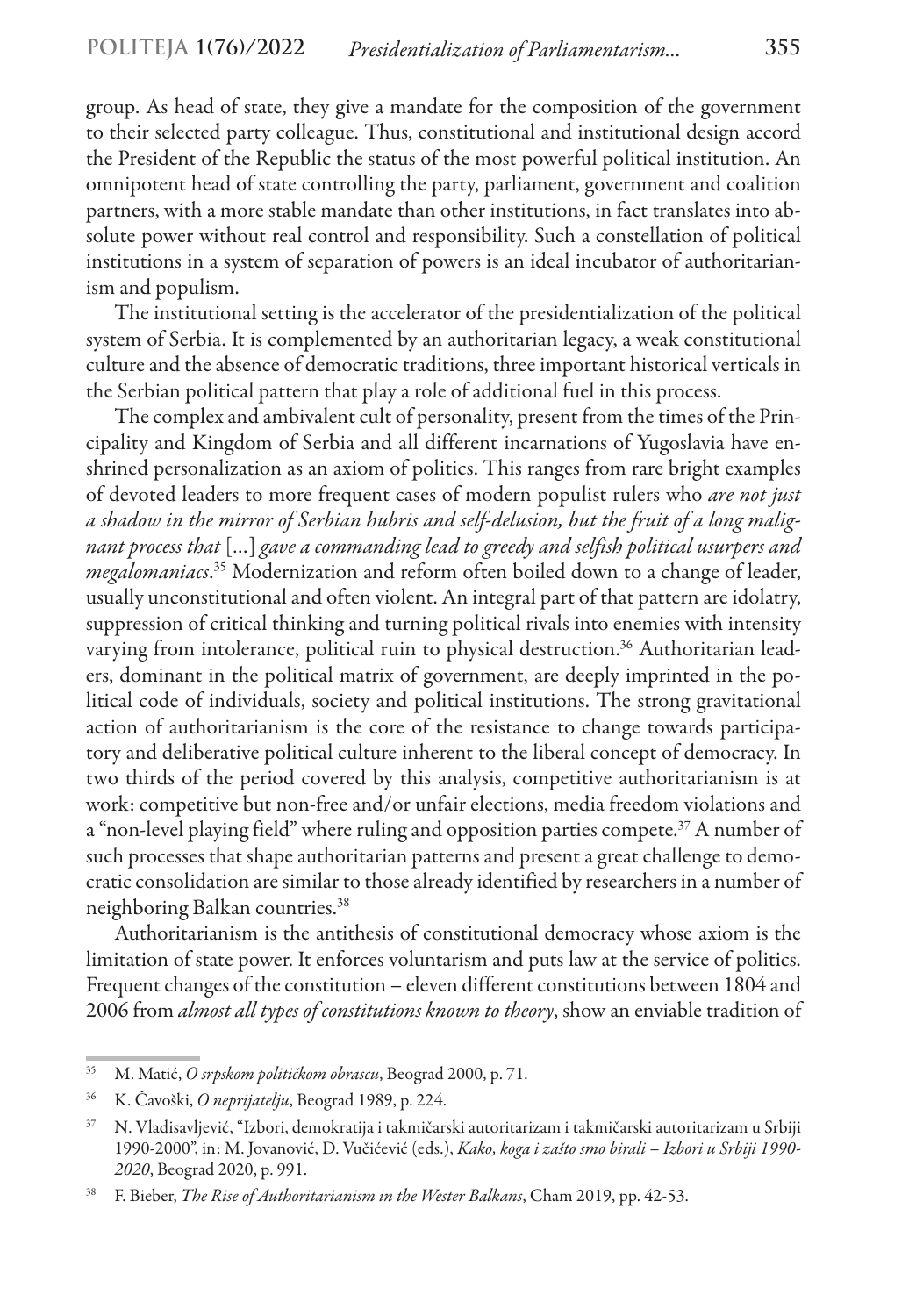limiting the power of rulers and building a legal system.39 However, it also demonstrates frequent discontinuities, fierce political disputes and confrontations about the fundamental principles of the political community, which in itself devalued the possibility of strengthening the rule of law, the importance of the legal system, laws and constitutions, all necessary conditions for law and order.<sup>40</sup> The list of affronts to and violations of the constitution by the rulers, encroaching on constitutional powers of other government institutions are practices that mark the history of modern Serbian statehood. The most current examples are from the mandate of the current President of the Republic. Prominent legal experts attribute to him, as head of state, the violation of a number of articles of the Constitution: [he] *grossly violates the principle of separation of powers*… *by exercising, or coordinating powers constitutionally reserved to the Government – especially conducting domestic and foreign policy – usurping as well certain prerogatives of the public prosecutor… and public administration bodies…, with clear and continuous political pressure… commentary on the work of the judiciary, criticism and suggestions directly deny the principle of independence of the judiciary and judges*. 41 Dozens of actions of President Aleksandar Vučić can be classified as violations to the Constitution: reduction of pensions; signing an international agreement with the United States and Israel regarding the Province of Kosovo and Metohija; the announcement of the reduction of the mandate of the Government immediately after the elections in 2021; interference in the exercising of the judicial office; issuing direct orders to ministers and even directors of public sector corporations etc.<sup>42</sup> Calling a referendum to modify the Constitution, which should reduce the potential influence of politics on the election of judges and the independence of the judiciary, is the most recent example. The Referendum Law was adopted by a politically monolithic parliament (due to the boycott of the 2021 parliamentary elections by some opposition parties dissatisfied with the electoral conditions), without broad public debate and under the guise of an urgent procedure only two months before the referendum was called. Despite criticism from the civil sector, segments of academia and protests from citizens, the President of the Republic promulgated the referendum law, despite having the option of a limited veto that he could have used to return the law to the National Assembly for reconsideration. Instead of that constitutional mechanism,

<sup>39</sup> R. Marković, *Sa ustavne osmatračnice*, Beograd 2017, p. 367.

<sup>40</sup> From 1804 until today, Serbia has fought in wars 12 times, changed the constitution 11 times, made 10 changes in foreign policy, changed borders seven times, changed its political system seven times, went through four economic blockades, was occupied and liberated three times, and all its rulers except Knez Miloš, Josip Broz Tito, Milian Milutinović, Boris Tadić and Tomislav Nikolić, were forcibly overthrown or killed. L. Dimić, D. Stojanović, M. Jovanović, *Srbija 1804-2004: Tri viđenja ili poziv na dijalog*, Beograd 2009, p. 15 and 158.

<sup>41</sup> Z. Tomić, "Vučić u oštrom sukobu sa Ustavom", *Danas*, 7 May 2019, at https://www.danas.rs/dijalog/ licni-stavovi/vucic-u-ostrom-sukobu-sa-ustavom/, 7 May 2019.

<sup>42</sup> "Marinković: Vučić od 2017. najmanje 25 puta kršio Ustav u vezi sa sudijama", *N1*, 8 November 2021, at https://rs.n1info.com/vesti/marinkovic-vucic-od-2017-najmanje-25-puta-krsio-ustav-u-vezi-sa-sudijama/, 8 November 2021. See also: "Profesor Čiplić: Vučić prekršio Ustav više stotina puta, naročito u Vašingtonu", *021*, 16 May 2021, at https://www.021.rs/story/Info/Srbija/274087/Profesor-Ciplic-Vucic-prekrsio-Ustav-vise-stotina-puta-narocito-u-Vasingtonu. html, 16 May 2021.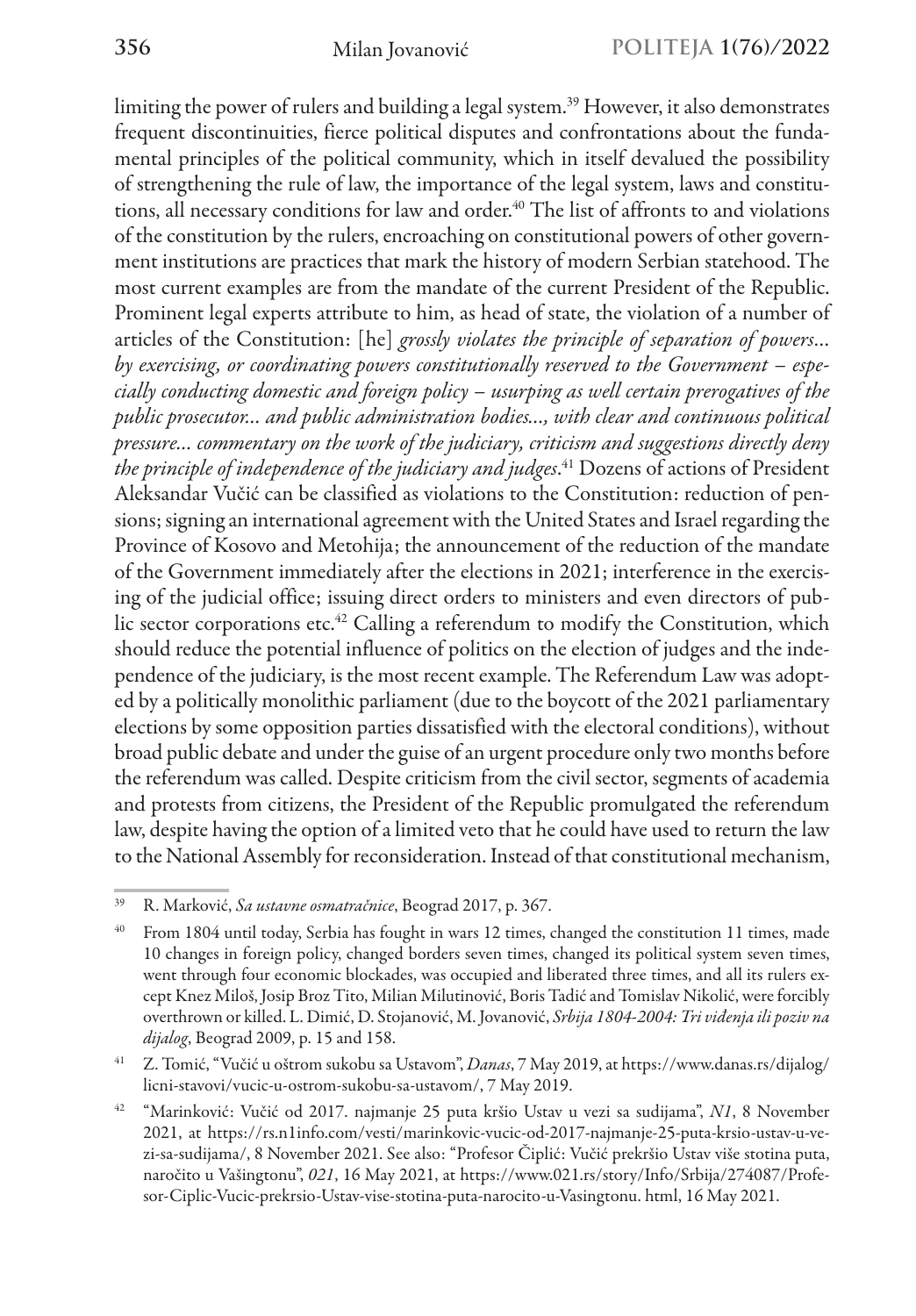a few days later, he simply ordered the government to propose changes to the said law in the exact provisions that were the subject of criticism and protest.

Short democratic episodes in a little more than two centuries of modern Serbian statehood were not a sufficient ground for the development of cultural patterns that are invaluable for the fine-tuning and proper functioning of the gears of liberal democracy. The uninterrupted period of undemocratic regimes in the  $20<sup>th</sup>$  century, lasting over 70 years, an average human lifespan, is not a stimulating and inspiring experience for the consolidation of democracy and parliamentarism.<sup>43</sup> The period of political monism left devastating effects on political pluralism and the importance of the function of free and fair elections as pillars of the liberal concept of representative democracy. Control over government decisions; representative government; free, fair and frequent elections; freedom of expression and access to alternative information including criticism of officials, the government, the regime, the socio-economic order and the ruling ideology; access to alternative sources of information, the right of citizens to seek alternative and independent sources of information from other citizens, experts, daily newspapers, magazines, books, etc. which must not be influenced by government or any political group and must be protected by law; freedom of association and citizenship that guarantees all rights: all these aspects are elementary institutions of democracy.44 In three decades, Serbia has built a coherent set of norms that a democratic system needs for free and fair elections. However, in practice, almost all election cycles witnessed violations of election rules that threaten the freedom of voting, equal treatment of candidates, impartial determination of results. The normative framework maintains Serbia as a model of electoral democracy. However, the rule of law, political responsibility, bureaucratic integrity and openness of all political institutions to public debate as deeper levels of the liberal model of democracy have not been achieved. Insisting on reforms of electoral institutes is useful and always necessary for improving electoral procedures, but it will not in itself nudge democracy in Serbia from an electoral to a liberal model. Electoral democracy is a newly opened door to liberal democracy, a door that authoritarian practice can easily close. The pronounced deficits in the links of the democratic chain, such as the rule of law, freedom of the media, political responsibilities of a competent, professional bureaucracy, together with the afore-mentioned factors, are fertile ground for presidentialization. The absence of quick steps in that direction turns electoral democracy into a democratic ritual of an essentially authoritarian society.

### **CONCLUSION**

Although constitutional design defines the political system of Serbia according to the parliamentary pattern, in order to make a complete assessment, it is necessary to consider the political reality. The broader picture shows that whenever the conditions for

<sup>43</sup> S.G. Marković, "Razvoj parlamentarizma u Srbiji", in: V. Pavlović, S. Orlović (eds.), *Dileme i izazovi parlamentarizma*, Beograd 2007, p. 264.

<sup>44</sup> R.A. Dahl, *On Democracy*, New Haven–London 1998, p. 85.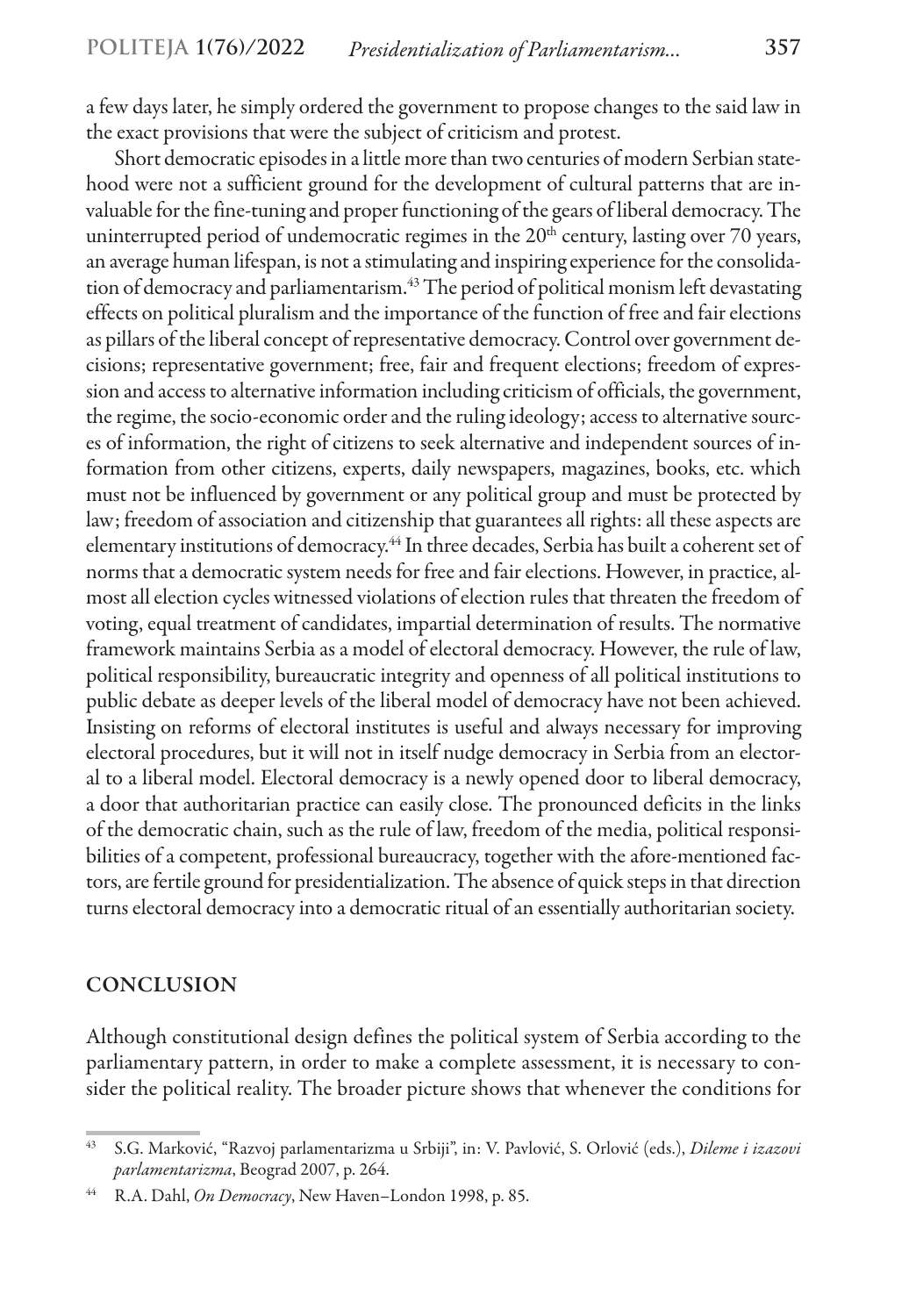a synergic effect of institutional and political culture factors that enable the President of the Republic to upset the constitutional balance of parliament and government were met, they could not resist the call of power and the political system functioned in a semi-presidential manner. The cumulating effect of the position of the head of state and the leader of the party that has a parliamentary majority created the conditions for presidentialization – the concentration of power in one person who effectively dominated the creation of domestic and foreign policy, disturbing the balance between parliament and government. The President of Serbia uses such a strengthened political position to increase the asymmetry of power. Asymmetric power often remains masked because when it is strongest, it does not need to be used openly.<sup>45</sup> The President of Serbia is doing the exact opposite – he emphasizes the asymmetry of power in order to show the omnipotence of his function in relation to other political institutions. That is why he reduces the Government to his cabinet – S. Milošević, B. Tadić and A. Vučić appointed persons without political authority and power in political parties as prime ministers – and the National Assembly to the factory for voting laws. As a rule, this causes the overreach of the President of the Republic, by encroaching on the constitutional competencies of other government institutions and violation of the Constitution. He could only be politically responsible for such policymaking, but not criminally responsible as members of the government could. The ultra-presidential reality was out of balance with the parliamentary and semi-presidential constitutional design. The direct election of the President of Serbia, the only institution directly elected by the citizens, is a source of strong legitimacy, which together with the ruling party's leadership, proportional electoral system with closed electoral list and strong oligarchic tendencies in the party system, closes the circle of institutional factors causing presidentialization. The authoritarian heritage, weak capacities of civil society, short intervals of democracy and lengthy periods of undemocratic rule with an unresolved state issue, are strong fuel for the institutional engine of presidentialization.

Constitutional design is not in itself a cause of presidentialization. Formally, it has a neutral character. However, non-compliance with the constitutional provisions on the incompatibility of the functions of the party leader and the head of state, with the cooperation of the electoral and party system, forms a set of institutional conditions for presidentialization. The critical moment for suppressing this process was the adoption of the new Constitution in 2006. Why haven't the new elites changed the institutional framework unequivocally towards a parliamentary model or a clear semi-presidential system? Because once formed, institutions show a strong tendency to survive for a long period. The status quo is reinforced by the benefits that actors have felt from such institutional design. That is why institutional turnaround was not an attractive option for the actors. They were unsure of the political consequences that institutional reform would produce for their positions on the political scene. At the same time, they calculated that they would continue to use the established matrices of government. In

<sup>45</sup> P. Bachrach, M.S. Baratz, "Two Faces of Power", *American Political Science Review*, vol. 56 , no. 4 (1962), pp. 947-952.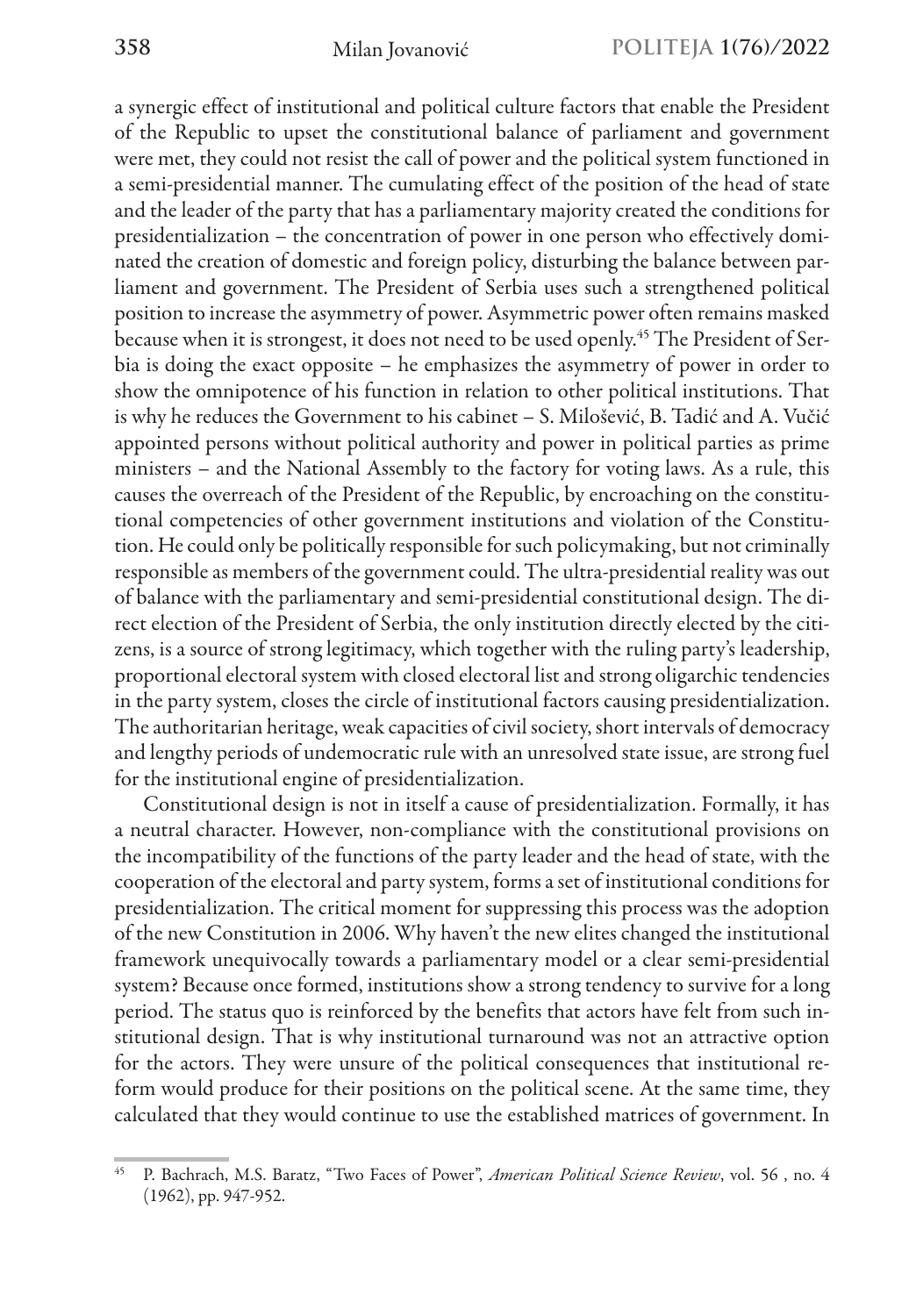addition, institutional reforms produce long-term effects, and it is well known that politicians under pressure from election deadlines are primarily interested in quick and short-term effects. This can prove to be an important fact in the further erosion of the division of power. Namely, it is known that the ability of certain actors to impose rules of conduct on others, leads to self-strengthening of power.<sup>46</sup> Authority that has been reinforced in such a way can be effectively used to change either institutions or public policies.

The institutional environment presented in this analysis proved to be a limiting factor in the consolidation of democracy. On the contrary, it was an accelerator of authoritarianism. The claim that the functioning of such semi-presidential models allows for heads of state *who take advantage of constitutional autonomy for a long period of time* to *transform their countries from semi-presidential democracy to constitutional dictatorships* is confirmed by the example of Serbia's political system.<sup>47</sup> The presidentialist phases in the functioning of the system, which were dominant in the analyzed three decades, are accompanied by negative trends in all areas important for the functioning of the liberal model of democracy. All electoral processes are accompanied by violations of the principles of free and fair elections, which calls the integrity of the electoral decision into question. Democratic election deficits spill over into other segments. The executive power, embodied in the uncontrolled head of state, marginalizes the parliament. Disrupting the balance in the separation of powers threatens the rule of law. The dominant position of the ruling majority ensures control of the media in a way that degrades the function of free media in a democratic order. In such an environment, the already weak civil society remains on the margins and incapable of controlling and correcting public policies. These trends culminated in the last phase of the ongoing presidentialization. That is why international organizations that monitor and evaluate the state of democracy around the world classified Serbia in the category of hybrid systems.<sup>48</sup>

The debate in the professional public on how to stop the processes of democratic backsliding, break the chain of authoritarian rule and strengthen the liberal concept of democracy in general branches out into different directions. The first one aims at finding a solution within institutional design that would weaken presidentialization and establish a balance in the separation of powers. One group of experts sees the abolition of the direct election of the President of the Republic as an effective solution. Electing of the head of state in the National Assembly would deprive the head of state of a strong source of power and reduce it to a representative function. The political system would

<sup>46</sup> P. Pierson, "Increasing Returns…", p. 259

<sup>47</sup> C. Skach, "The 'Newest' Separation of Powers…", p. 99.

<sup>&</sup>lt;sup>48</sup> In the 2021 report, the V-Dem Institute classifies Serbia in the category of electoral autocracy, (S.I. Lindberg (ed.), *Autocratization Turn Viral – Democracy report 2021*, University of Gothenburg: V-Dem Institute, 2021, 15 June 2021, p. 31, at https://www.v-dem.net/static/website/files/dr/ dr\_2021.pdf ); In the report Nation in transit in 2020, Freedom House classifies Serbia in the category of hybrid regimes (source: *Nation in transit – Serbia 2020*, at https://freedomhouse.org/country/ser bia/nations-transit/2020, and *Nation in transit – Serbia 2021*, at https://freedomhouse.org/country/ serbia/nations-transit/2021), 10 October 2021.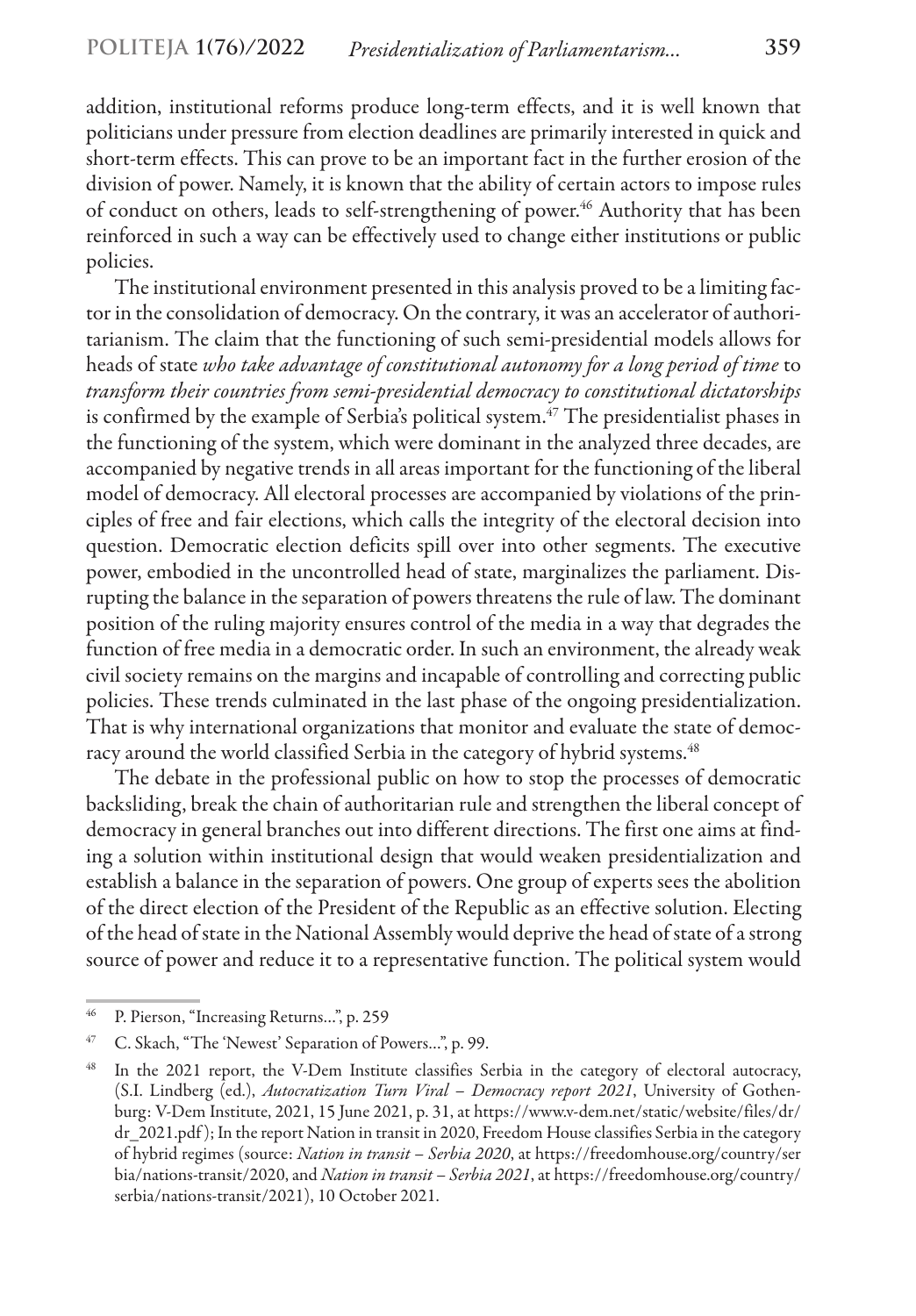thus lose the features of a semi-presidential system and function according to the parliamentary pattern of government. The second group of proposals believes that this would eliminate the moderating role of the head of state in potential crisis situations between the government and parliament. Therefore, it follows the belief that the direct election of the President of the Republic should be preserved, with an explicit prohibition of holding the office of the head of a political party at the same time. This would emphasize the political neutrality of the institution; which would formally represent all citizens and embody state unity and as such could play a key role in the balance of power between parliament and government. The third school of thought believes that the constitutional design should be fully harmonized with the semi-presidential model. They believe that not only should the direct election of the head of state be maintained, but also that the constitution should expand the range of powers at his disposal in creating and conducting policy. According to these ideas, the counterweight to such a powerful head of state should be a strong position of the Constitutional Court and/or an upper house of the National Assembly. These ideas contend that the political constitution should be likened to norms, because the emphasized personalization of the semi-presidential system corresponds to political tradition. Another direction of reforms focuses on changes in political culture. Proponents of such opinions emphasize the importance of values of liberal democracy, which must become dominant in the political pattern. The rule of law, free and fair elections, free and independent media, civil society are elements that must be reinforced. Without them, institutional reforms would not be enough. Only simultaneous reforms in these two fields can lead to the consolidation of democracy. The view is that accelerating the process of Euro-Atlantic integration, moving away from cooperation with systems and societies that do not share these values are crucial efforts in making democracy in Serbia an irreversible process.

### BIBLIOGRAPHY

- Bachrach P., Baratz M.S., "Two Faces of Power", *American Political Science Review*, vol. 56, no. 4 (1962), https://doi.org/10.2307/1952796.
- Bieber F., *The Rise of Authoritarianism in the Western Balkans*, Cham 2019, https://doi. org/10.1007/978-3-030-22149-2.
- Bujwid-Kurek E., *Serbia w nowej przestrzeni ustrojowej. Dzieje, ustrój, konstytucja*, Kraków 2012.
- "Constitution of the Republic of Serbia", *Official Gazette of the RS*, no. 98/2006, at http://www. ustavni.sud.rs/page/view/en-GB/235-100028/constitution#d5.
- Čavoški K., *O neprijatelju*, Beograd 1989.
- Dahl R.A., *On Democracy*, New Haven–London 1998.
- Dimić L., Stojanović D., Jovanović M., *Srbija 1804-2004: Tri viđenja ili poziv na dijalog*, Beograd 2009.
- Duverger M., *Political Parties: Their Organisation and Activity in the Modern State*, London– New York 1954.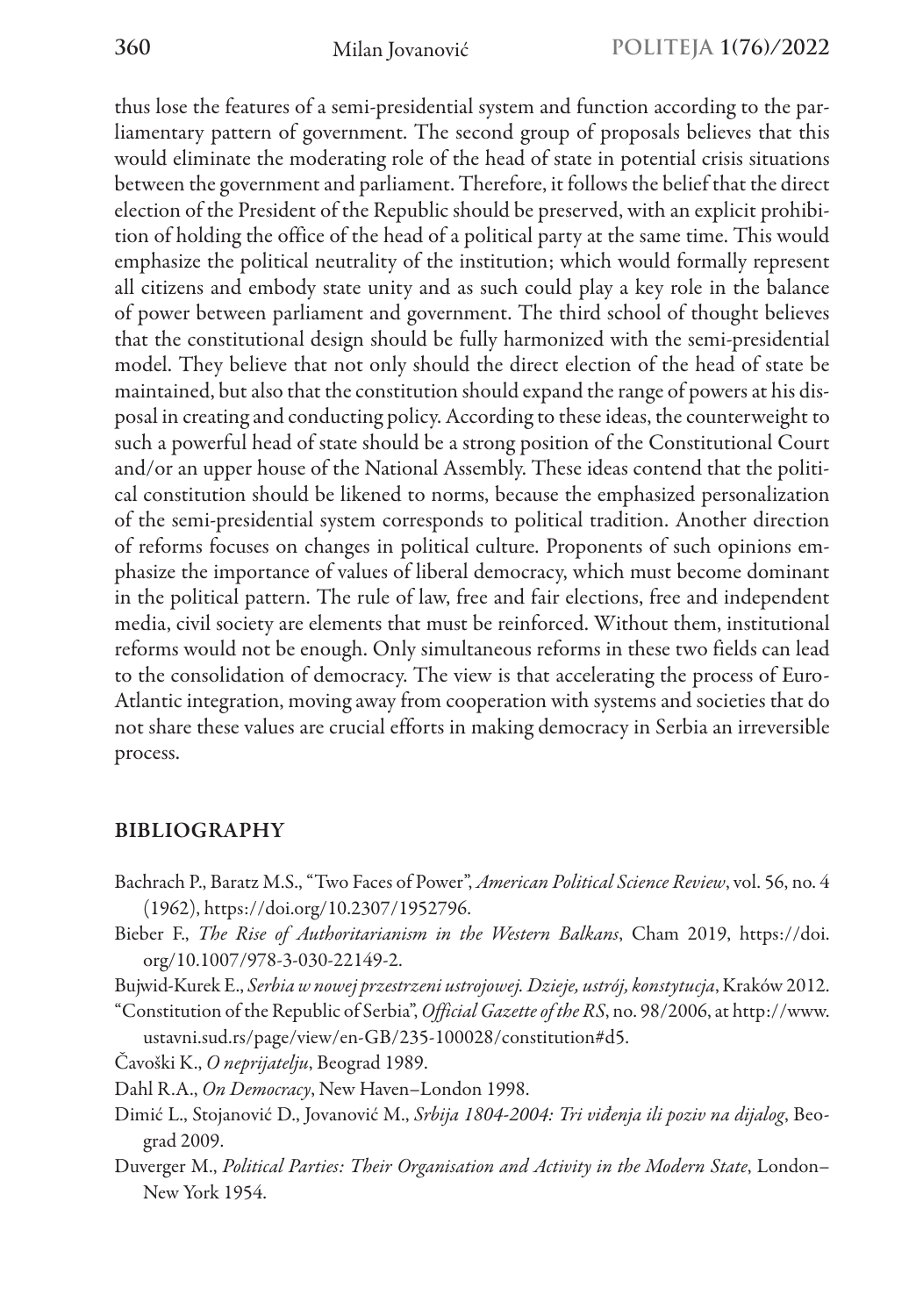- Duverger M., *Echec au roi*, Paris 1978.
- Elgie R., "The Perils of Semi-Presidentialism: Are They Exaggerated?", *Democratization*, vol. 15, no. 1 (2008), https://doi.org/10.1080/13510340701768125.
- Elgie R., *Semi-Presidentialism: Sub-Types and Democratic Performance*, Oxford 2011, https:// doi.org/10.1093/acprof:oso/9780199585984.001.0001.
- Elgie R., "Three Waves of Semi-presidential Studies", *Democratization*, vol. 23, no. 1 (2016), https://doi.org/10.1080/13510347.2014.960853.
- Ginsburg T., Kagan R.A., "Introduction: Institutionalist Approaches to Courts as Political Actors", in: T. Ginsburg, R.A. Kagan (eds.), *Institutions & Public Law: Comparative Approaches*, New York 2005.
- Jakubiak Ł., "Elementy prezydencjalizmu w systemie ustrojowym Francji okresu V Republiki", *Politeja*, vol. 17, no. 1(64) (2020), https://doi.org/10.12797/Politeja.17.2020.64.03.
- Jones M.P., "Presidential and Legislative Elections", in: E.S. Herron, R.J. Pekkanen, M.S. Shugart (eds.), *The Oxford Handbook of Electoral Systems*, Oxford 2018, https://doi.org/10.1093/ oxfordhb/9780190258658.013.23.
- Jovanović M., "Izborni sistem Srbije dve decenije posle", in: S. Orlović (ed.), *Partije i izbori u Srbiji: 20 godina*, Beograd 2011.
- Jovanović M., "The Designing of Serbia's Electoral System", *Serbian Political Thought*, vol. 3, no. 1 (2011), https://doi.org/10.22182/spt.312011.4
- Jovanović M., "Izborni i partijski sistem u funkciji prezidencijalizacije parlamentarizma u Srbiji", in: E. Šarčević, D. Simović (eds.), *Paralamentarizam u Srbiji*, Sarajevo 2018.
- Jovičić M., "Parlamentarni sistem nasuprot predsedničkom i skupštinskom sistemu", *Arhiv za pravne i društvene nauke*, vol. 48, no. 1 (1992).
- Lijphart A., "Constitutional Choices for New Democracies", *Journal of Democracy*, vol. 2, no. 1 (1991), https://doi.org/10.1353/jod.1991.0011.
- Lijphart A., "Democratization and Constitutional Choices in Czecho-Slovakia, Hungary and Poland 1989-91", *Journal of Theoretical Politics*, vol. 4, no. 2 (1992), https://doi.org/10. 1177%2F0951692892004002005.
- Lindberg S.I. (ed.), *Autocratization Turns Viral Democracy Report 2021*, University of Gothenburg: V-Dem Institute, 2021, 15 June 2021, at https://www.v-dem.net/static/website/ files/dr/dr\_2021.pdf.
- "Marinković: Vučić od 2017. najmanje 25 puta kršio Ustav u vezi sa sudijama", *N1*, 8 November 2021, at https://rs.n1info.com/vesti/marinkovic-vucic-od-2017-najmanje-25-putakrsio-ustav-u-vezi-sa-sudijama/.

Matić M., *O srpskom političkom obrascu*, Beograd 2000.

Marković R., *Ustavno pravo i političke institucije*, Beograd 2008.

Marković R., *Sa ustavne osmatračnice*, Beograd 2017.

- Marković S.G.,"Razvoj parlamentarizma u Srbiji", in: V. Pavlović, S. Orlović(eds.), *Dileme i izazovi parlamentarizma*, Beograd 2007.
- *Nation in transit Serbia 2020*, 8 October 2021, at https://freedomhouse.org/country/serbia/ nations-transit/2020.
- *Nation in transit Serbia 2021*, 8 October 2021, at https://freedomhouse.org/country/serbia/ nations-transit/2021.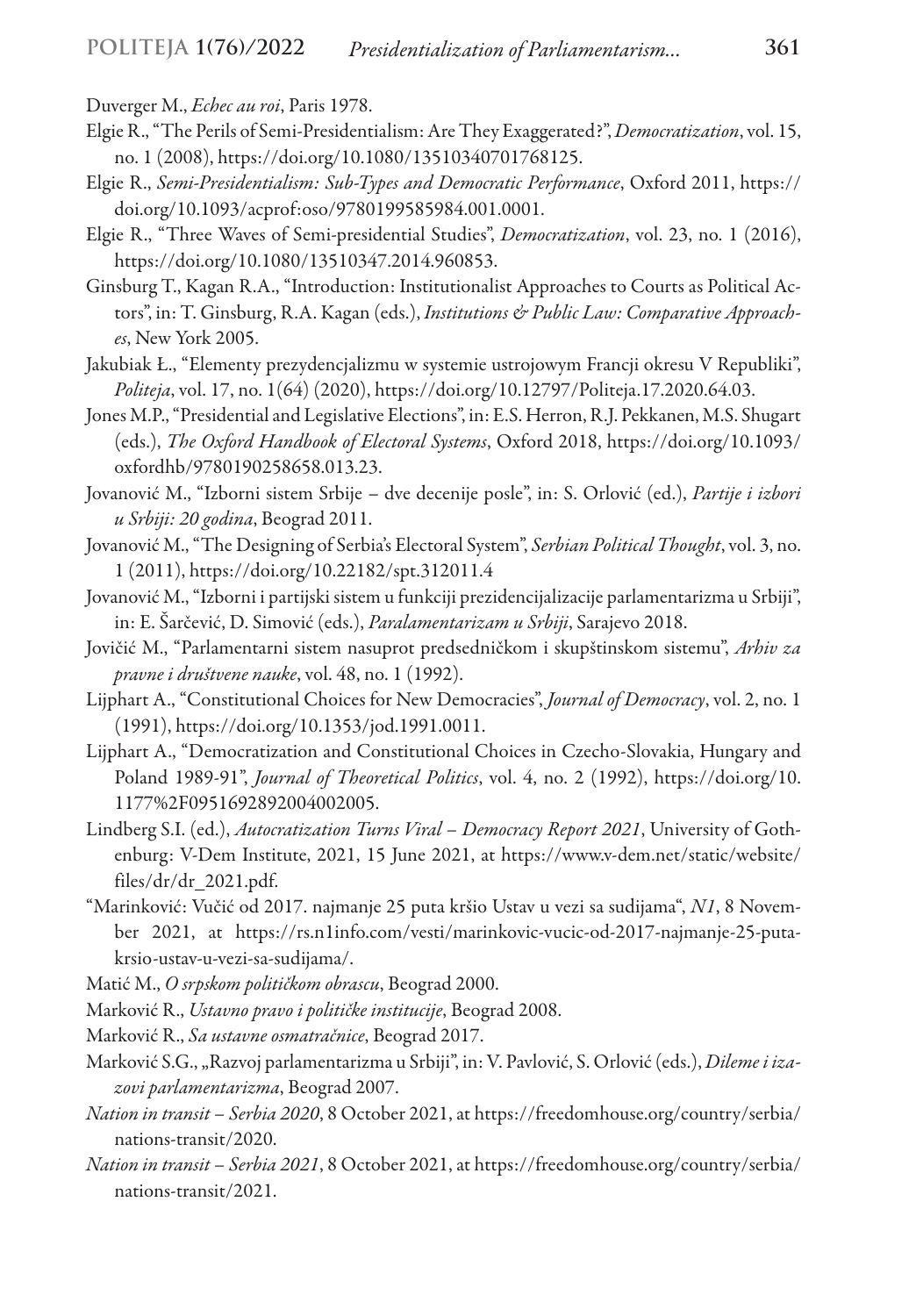Nikolić P., "Ustav Srbije i problemi demokratizacije", *Pravni život*, vol. 41, no. 1/2 (1991).

- Orlović S., "Partijski sistem Srbije", in: S. Orlović (ed.), *Partije i izbri u Srbiji: 20 godina*, Beograd 2011.
- Panebianco A., *Political Parties: Organization and Power*, Cambridge 1988.
- Parsons C., *How to Map Arguments in Political Science*, New York 2007.
- Pasquino G., "Semi-Presidentialism: A Political Model at Work", *European Journal of Political Research*, vol. 31, no. 1 (1997), https://doi.org/10.1111/1475-6765.00309.
- Pejić I., "Podela vlasti u ustavnom sistemu Srbije: mogućnost ravnoteže", in: E. Šarčević, D. Simović (eds.), *Parlamentarizam u Srbiji*, Sarajevo 2018.
- Pierson P., "Increasing Returns, Path Dependence, and the Study of Politics", *The American Political Science Review*, vol. 94, no. 2 (2000), https://doi.org/10.2307/2586011.
- Poguntke T., Webb P., "The Presidentialization of Contemporary Democratic Politics: Evidence, Causes, and Consequences", in: P. Webb, T. Poguntke (eds.), *The Presidentialization of Politics: A Comparative Study of Modern Democracies*, Oxford 2005, https://doi.org/10. 1093/0199252017.001.0001.
- "Profesor Čiplić: Vučić prekršio Ustav više stotina puta, naročito u Vašingtonu", *021*, 16 May 2021, at https://www.021.rs/story/Info/Srbija/274087/Profesor-Ciplic-Vucic-prekrsio-Ustav-vise-stotina-puta-narocito-u-Vasingtonu.%20html.
- Protsyk O., "Politics of Intraexecutive Conflict in Semipresidential Regimes in Eastern Europe", *East European Politics and Societies*, vol. 19, no. 2 (2005), https://doi. org/10.1177/0888325404270672.
- Saiegh S.M., "Executive-legislative Relations", in: J. Gandhi, R. Ruiz-Rufino (eds.), *Routledge Handbook of Comparative Political Institutions*, New York 2015.
- Sajó A., Uitz R., *The Constitution of Freedom: An Introduction to Legal Constitutionalism*, Oxford 2017, https://doi.org/10.1093/oso/9780198732174.001.0001.
- Sartori G., *Comparative Constitutional Engineering: An Inquiry into Structures, Incentives and Outcomes*, New York 1994.
- Sedelius T., Mashtaler O., "Two Decades of Semi-Presidentialism: Issues of Intra-Executive Conflict in Central and Eastern Europe 1991-2011", *East European Politics*, vol. 29, no. 2 (2013), https://doi.org/10.1080/21599165.2012.748662.
- Shugart M.S., Carey J.M., *Presidents and Assemblies: Constitutional Design and Electoral Dynamics*, Cambridge 1992, https://doi.org/10.1017/CBO9781139173988.
- Shugart M.S., "Semi-presidential Systems: Dual Executive and Mixed Authority Patterns", *French Politics*, vol. 3, no. 3 (2005), https://doi.org/10.1057/palgrave.fp.8200087.
- Simović D., *Polupredsednički sistem*, Beograd 2008.
- Simović D., "Prezidencijalizacija srpskog parlamentarizma (2006-2016)", *Srpska politička misao*, Special Edition 2017, https://doi.org/10.22182/spm.specijal2017.6.
- Simović D., "Uzroci prezidencijalizovanja parlamentarizma i dometi ustavnog inženjeringa u Republici Srbiji", in: E. Šarčević, D. Simović (eds.), *Parlamentarizam u Srbiji*, Sarajevo 2018.
- Simović D., Petrov V., *Ustavno pravo*, Beograd 2014.
- Skach C., *Borrowing Constitutional Designs: Constitutional Law in Weimar Germany and the French Fifth Republic*, Princeton 2005.